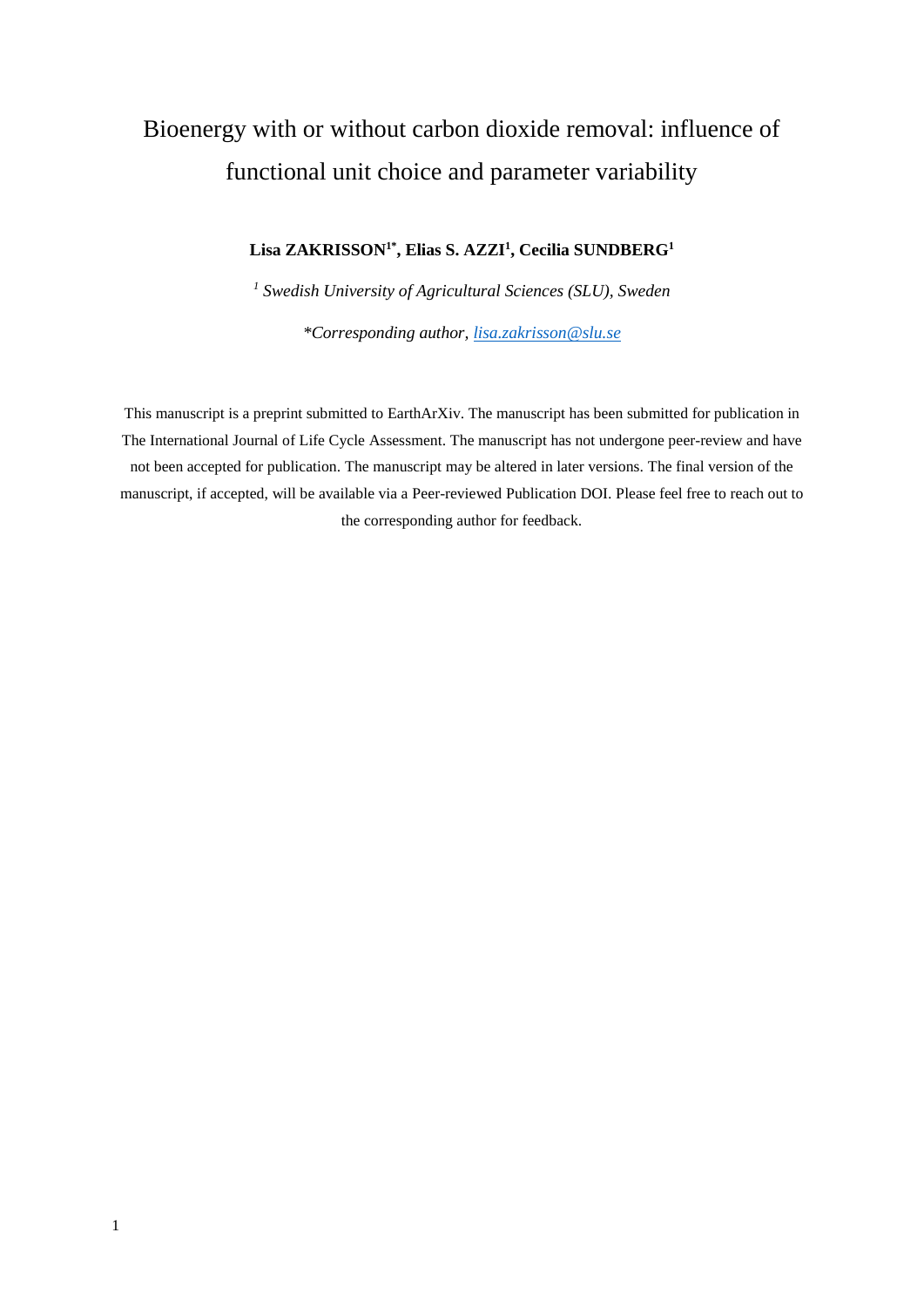### Abstract

PURPOSE. Bioenergy with carbon dioxide removal (CDR) is increasingly presented as an efficient way to mitigate climate change. This study set out to determine under which circumstances and methodological choices CDR bioenergy systems are preferable over a reference bioenergy system from a climate change mitigation perspective. In addition, the CDR systems investigated were compared to each other.

METHODS. Three systems were modelled: two CDR systems (Biochar and Bioenergy with carbon capture and storage (BECCS)), with a combined heat and power (CHP) system as reference. A parametrised life cycle inventory model was developed and computed for all systems and four different functional units (FUs), resulting in distributions of climate impacts. Contribution analysis was performed, as well as a pairwise comparison of all scenarios to establish their ranking. First-order Sobol indices were computed to assess the contribution of each parameter to the variance. Whenever ranking of scenarios was largely dependent on parameter values, decision tree analysis was applied.

RESULTS AND DISCUSSION. The CDR systems had a lower climate impact than CHP for most computations, across all FUs. However, when comparing the two CDR systems, the preferable system changed with FU; for heat or carbon sequestration as FU the Biochar system was preferable in general, while for electricity or biomass use as FU, the BECCS system had the lowest climate impact for most computations. For most system configurations, the contribution from energy substitutions were large and contributed to most of the variance in results. Furthermore, the ranking of systems depended on the reference activities of the background energy system.

CONCLUSIONS. The results of this study indicate that the Biochar and BECCS systems are in general preferable over the reference CHP system from a climate mitigation perspective, particularly when the reference energy systems have a relatively low climate impact. However, FU and parameters affect the ranking of these three systems.

RECOMMENDATIONS. When conducting a comparative LCA study for multifunctional systems, the LCA practitioner should be aware that choice of FU and specific system configurations, including reference activities, could potentially affect the climate impacts of the system, which in turn potentially affects the ranking among systems and conclusions communicated to decision makers. Conducting LCA for several FUs, with parametrised LCI, and contribution analysis, allows for a deeper analysis than traditional sensitivity analyses.

#### Keywords

Climate change, environmental assessment, carbon capture and storage, biochar, negative emission technologies, functional unit, system expansion, substitution.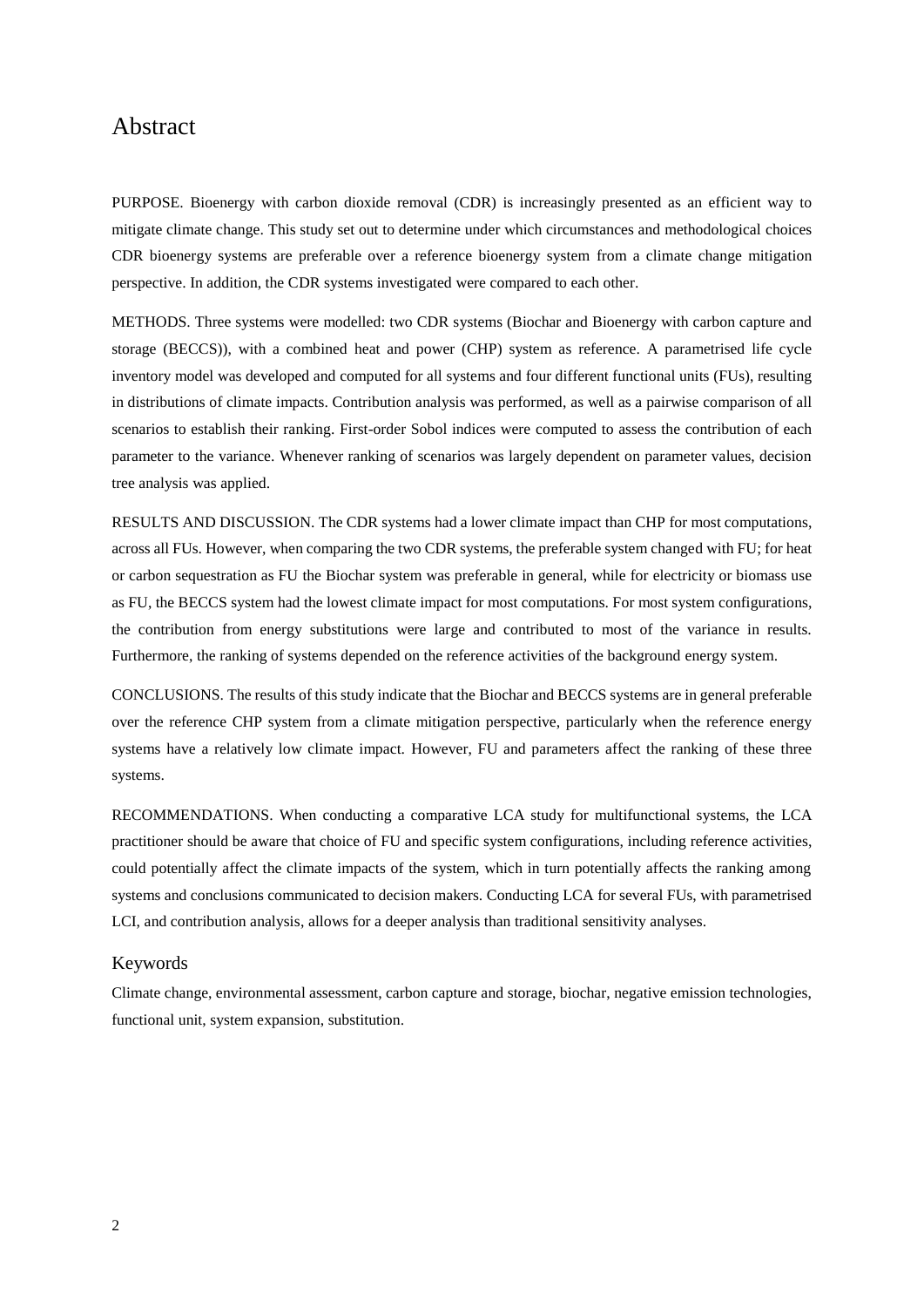### 1 Introduction

To reach the climate goals stated in the Paris Agreement, humanity must succeed in reducing greenhouse gas emissions. In addition, it is likely that carbon dioxide removal (CDR) technologies will be needed to reach net zero emissions and to compensate for a possible overshoot of the carbon budget (IPCC, 2021). Over the course of the  $21<sup>st</sup>$  century, estimates of required carbon dioxide (CO<sub>2</sub>) removal from the atmosphere range from 150 to 1200 GtCO<sup>2</sup> depending on the chosen development pathways (Minx, 2018) (the total annual anthropogenic carbon dioxide emissions of 2019 were at approximately  $42.2$  GtCO<sub>2</sub> (Friedlingstein et al, 2020)).

Biochar and bioenergy with carbon capture and storage (BECCS) are two CDR technologies that rely on the ability of biomass to capture carbon dioxide from the atmosphere via photosynthesis. Biochar is the carbon rich solid produced from biomass pyrolysis, a thermal degradation process in partial or total absence of oxygen (Woolf et al, 2010). Biochar produced in adequate conditions can remain stable in soils on centennial time scales, thereby providing long-term carbon sequestration (Spokas, 2010; Woolf et al, 2021). Biochar is also a material product with an economic value in various sectors (Oni et al, 2019; Sakhiya et al, 2020). Moreover, electricity and heat can be obtained from the combustion of the gases and tars co-produced during pyrolysis. BECCS is the process of burning biomass for bioenergy generation, combined with capturing the  $CO<sub>2</sub>$  from the flue gases and transporting it to a permanent geological storage (Kemper, 2015). Similar to a combined heat and power (CHP) bioenergy plant, electricity and heat can be produced from the BECCS process, but the carbon capture and storage (CCS) process consumes some of the electricity produced (Gustafsson et al, 2021; Levihn et al, 2019).

CDR research acknowledges the importance of carbon accounting, and often refers to the use of life cycle assessment (LCA) to guarantee that supply-chain emissions do not outweigh the amount of CO<sub>2</sub> captured (Tanzer and Ramirez, 2019; Brander et al, 2021). CDR research also reckons that only system-wide change in greenhouse gas emissions and sinks actually leads to climate change mitigation (Tanzer and Ramirez, 2019; Brander et al, 2021). However, determining supply-chain emissions and system-wide emission change requires delimitation of system boundaries in LCA, which is not always straightforward for multi-functional bio-based systems like biochar and BECCS. Multi-functional systems deliver several products that share the supply-chain burdens and benefits. The environmental impacts of each product cannot always be separated from one another, and results depend on the choice of functional unit (FU) (Ahlgren et al, 2015). Bio-based systems rely on biogenic resources, thus involving the short cycle of carbon and various stocks of biogenic matter. Changes in these stocks are relative to the choice of a reference biomass or land use, and often have large contributions to the climate impact (Cherubini and Strømman, 2011; Koponen et al, 2018).

LCA can be used to compare the environmental performance of several CDR technologies and to inform decisionmaking. However, results from comparative LCA studies are affected by methodological choices. These differences are prominent for LCAs of bioenergy systems and comparing results across multiple studies is therefore difficult (Cherubini and Strømman, 2011). Likewise, Terlouw et al (2021) recommend that LCA results of CDR technologies must not be compared without further harmonization due to lack of consistency in methodological choices. When reviewing the biochar LCA literature, Terlouw et al (2021) found that the calculated climate impacts from the studies were not comparable, partly due to use of different FUs. These inconsistencies in methodological choices indicate that there is reason to examine to what extent different FUs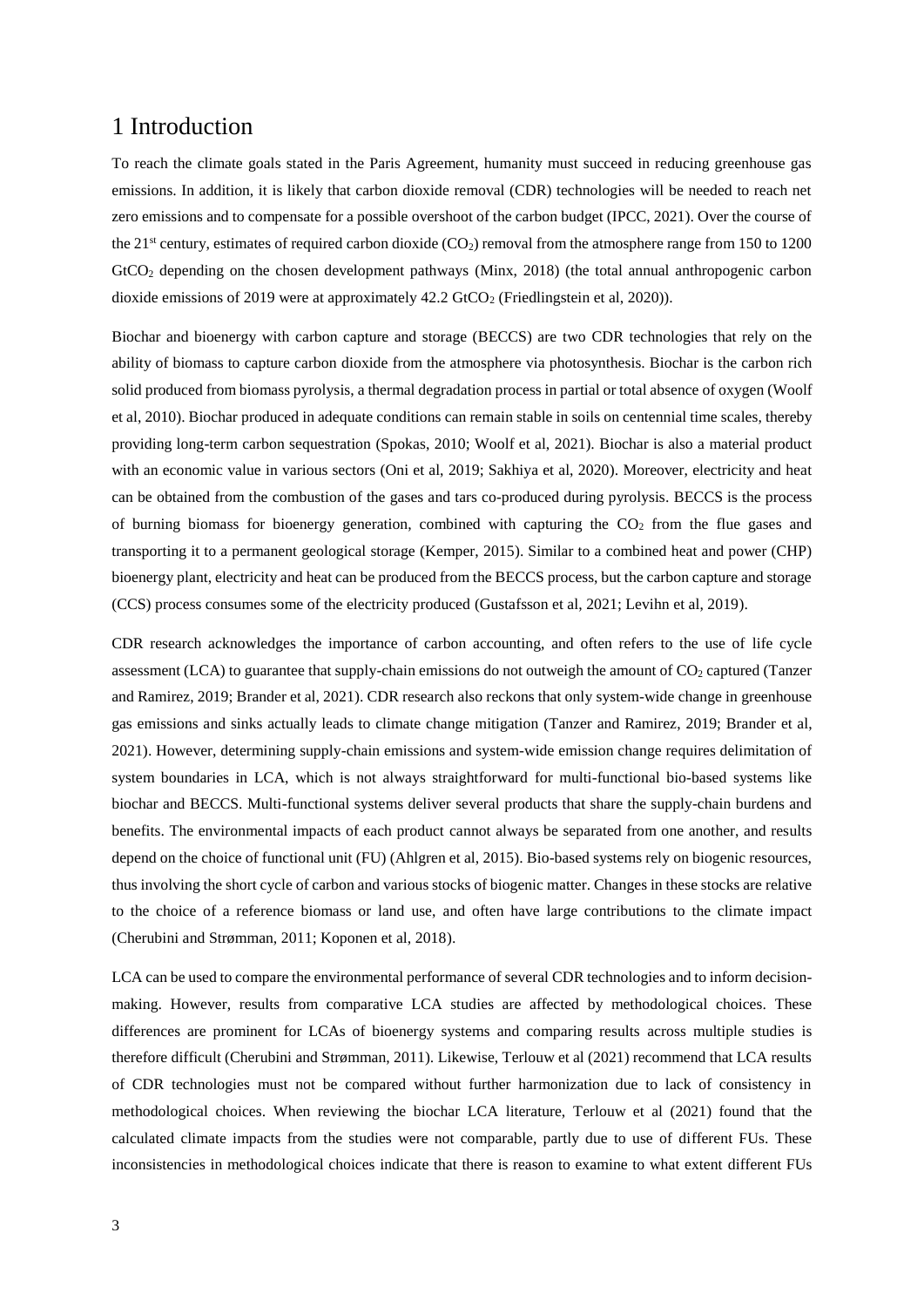lead to different conclusions for an otherwise identical LCA. In addition, the LCA results of bioenergy systems and CDR systems can differ, depending on choice of reference activity when performing substitutions (Koponen et al, 2018; Terlouw et al, 2021). Matuštík et al (2020) found that results from LCAs of biochar systems are difficult to compare, partly due to methodological inconsistencies, but also because of contextual differences. Therefore, parameters can be defined when modelling the system studied, allowing for parametric uncertainty and variability to be taken into account.

Taking all these methodological aspects (choice of FU, multifunctionality and parametric uncertainty and variability) into account, the results and process of a comparative LCA can be complex, and hinder decisionmaking. Therefore, this study aims to examine under which circumstances it is beneficial for climate change mitigation to implement CDR in bioenergy systems. Additionally, this study also sets out to compare the climate impacts of Biochar and BECCS systems in relation to each other. These comparisons are to be made by conducting an LCA with respect to different methodological choices, such as parametric uncertainty and variability as well as choice of FU.

### 2 Methods

#### **2.1 Goal and scope definition**

#### **Studied systems & products**

Three systems have been modelled and their climate impacts have been calculated in an LCA. The three systems are named CHP, Biochar and BECCS (Figure 1). The CHP system is based on a bioenergy plant without CCS that produces heat and power. The Biochar system includes pyrolysis instead of combustion, and the system produces heat, power and biochar. The BECCS system entails a bioenergy plant, which is similar to the CHP scenario, with CCS technology separating  $CO<sub>2</sub>$  from the flue gas. The systems are multifunctional and deliver the following functions: electricity production, heat production, biomass use, carbon sequestration (Biochar and BECCS only) and biochar usage (Biochar system only). In order to account for this multifunctionality, the substitution method was applied (see section 2.2).

The biomass feedstock for all systems is woodchips from logging residues (tops and branches) assumed to be produced in proximity of the power plant. The residues are assumed to be forwarded to a roadside storage, where they are stored for 8 months and subsequently chipped. The woodchips are transported by lorry to the power plant and the ashes after combustion are assumed to be returned to the forest. All biochar produced from the Biochar system is assumed to be used in soil. The  $CO<sub>2</sub>$  captured from the BECCS system is shipped to an intermediate storage and subsequently transported through a pipeline and injected into a permanent geological storage. More details and data can be found in the supplementary material.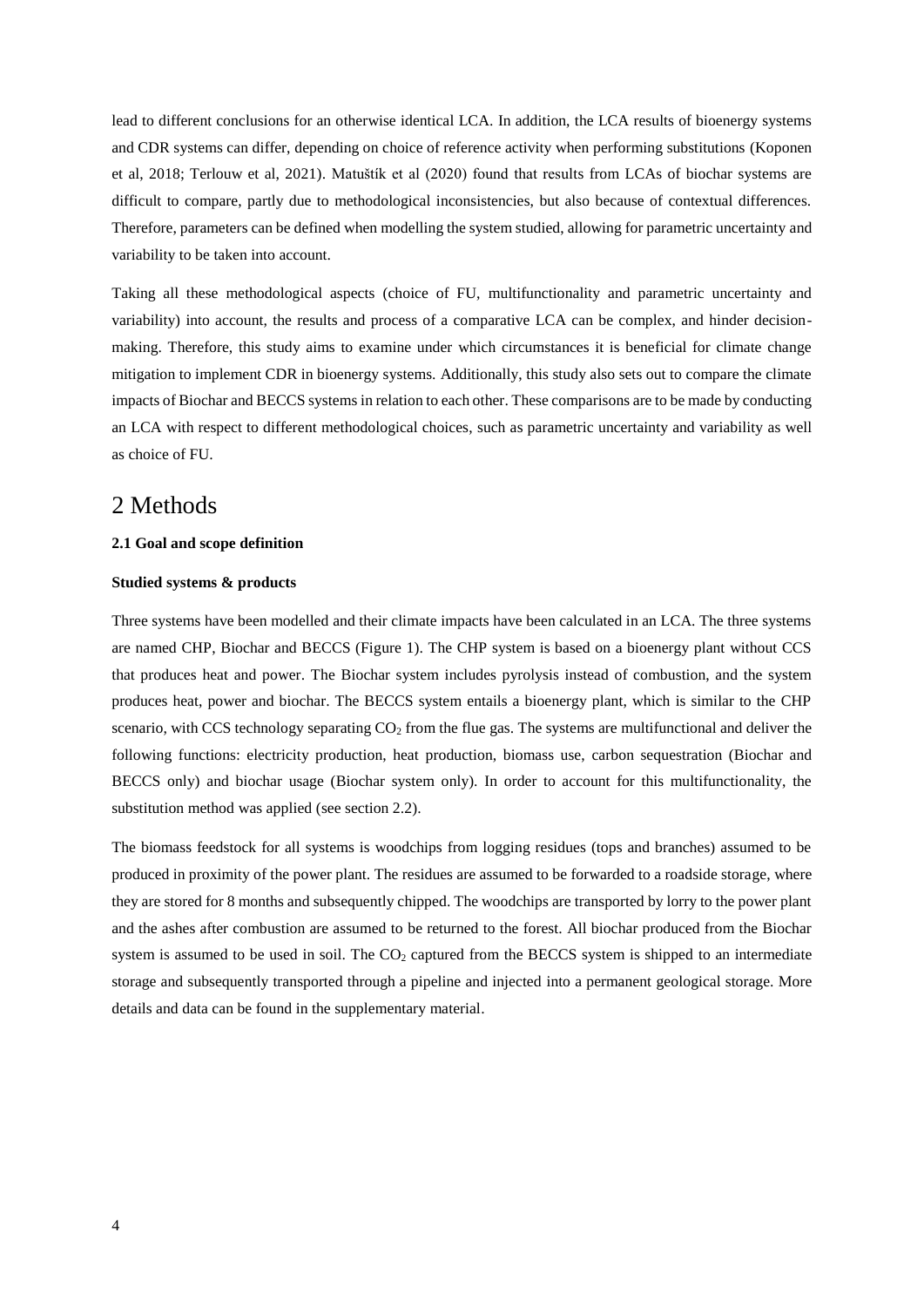





Figure 1. Flowcharts of the three systems: CHP, Biochar and BECCS.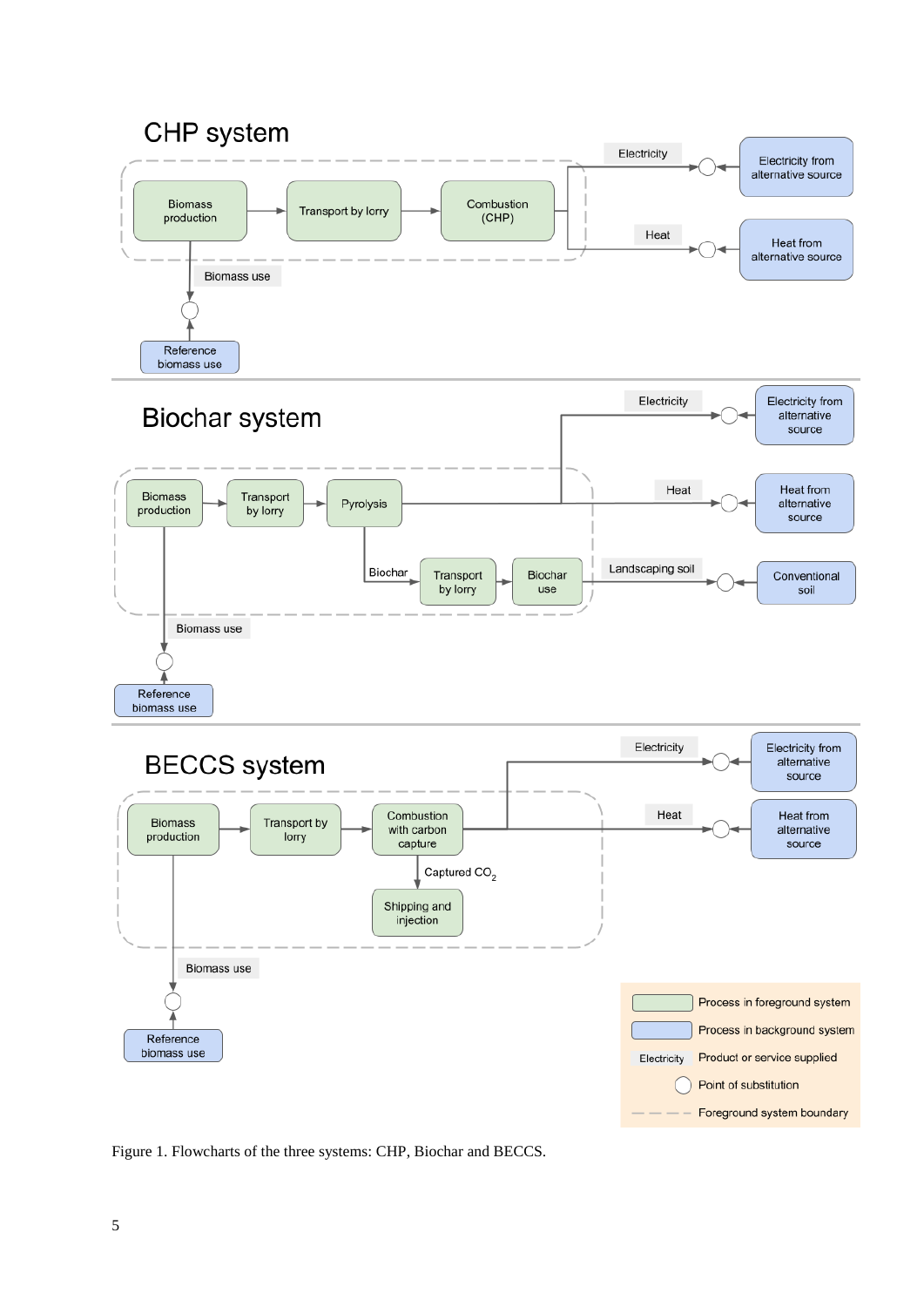#### **Goal, impact categories, database and software**

The goal of the LCA was to determine if bioenergy systems with implemented CDR technologies yield lower climate impacts than bioenergy system without CDR. Additionally, the LCA aimed to determine which of the analysed CDR technologies has the lowest climate impact. Climate change was the only impact category used to evaluate the systems, characterised by global warming potential with a time horizon of  $100$  years (GWP<sub>100</sub>). The greenhouse gas emissions modelled are carbon dioxide (CO<sub>2</sub>), nitrous oxide (N<sub>2</sub>O; GWP<sub>100</sub> = 265), and methane (CH4; GWP<sup>100</sup> = 29.7). The Ecoinvent database, version 3.6 cut-off system-model (Wernet et al, 2016), was used. The model was developed and implemented using the python framework for LCA, brightway2 (Mutel, 2017), its graphical user interface, the activity-browser (Steubing et al, 2020), and the algebraic extension, lca\_algebraic (Jolivet et al, 2021). In addition, several python scripts were developed to automate the comparative LCA of several systems with multiple FUs, multiple choices of reference activities and defined parameters.

#### **Functional units**

The functional unit, the reference flow on which the results of an LCA are based, is usually chosen based on the aim of the study (Ahlgren et al. 2015). Traditionally, only one FU is chosen. In this study, we took an interest in all FUs that could lead to different results. The number of FUs could however be limited based on reasoning presented in the supplementary material; in short, it was found that the number of FUs relevant to compare is limited to the number of functions delivered by all of the studied systems. When analysing all three systems, the defined FUs for the case study are the single products which are delivered by all systems, namely heat, electricity or biomass use. Furthermore, carbon dioxide sequestration was defined as a FU for analysing only the CDR systems(Table 1). According to Terlouw et al (2021), the recommended FU for comparing CDR systems is impact per tonne of  $CO_2$ -removal, where  $CO_2$ -removal is sequestration only, excluding any avoided burdens. In the case where only CDR systems are evaluated against one another, it could be argued that  $CO<sub>2</sub>$ -removal is the most relevant FU for comparison, since carbon sequestration is (probably) the primary reason for implementing these systems.

| <b>Function</b> | Input/output | Amount  | Interpretation                                    |
|-----------------|--------------|---------|---------------------------------------------------|
| Biomass used    | Input        | 1 tonne | How to use biomass resources in a climate         |
|                 |              |         | efficient way                                     |
| Electricity     | Output       | 1 MWh   | How to produce electricity with the least climate |
| generated       |              |         | impact                                            |
|                 |              |         |                                                   |
| Heat produced   | Output       | 1 GJ    | How to produce heat with the least climate        |
|                 |              |         | impact                                            |
| Carbon dioxide  | Output       | $1$ kg  | How to sequester carbon dioxide with the least    |
| sequestered     |              |         | climate impact                                    |
|                 |              |         |                                                   |

Table 1. Functional units selected for case study and the corresponding potential interpretations of the results.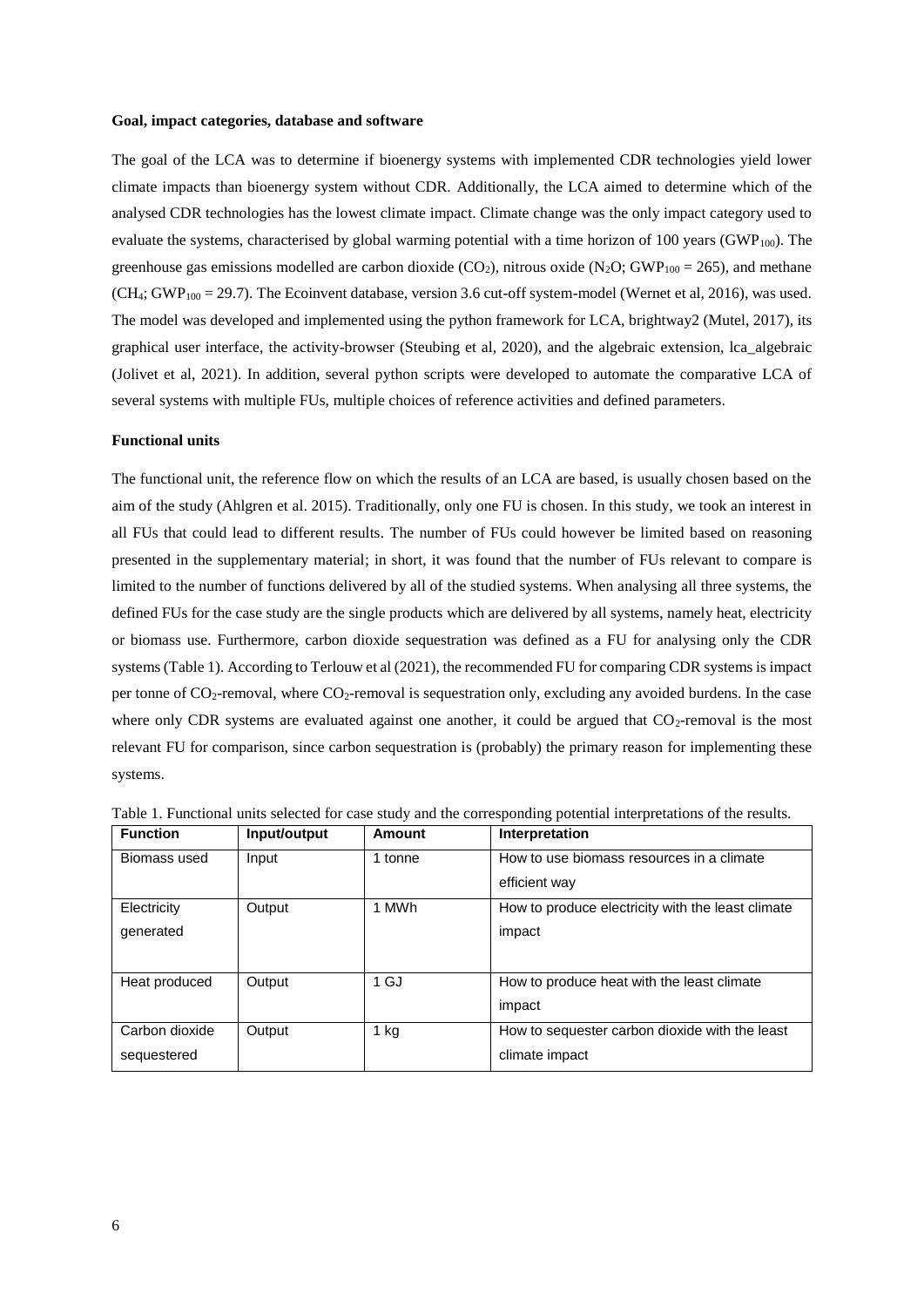#### **Limitations and cut-offs**

Some limitations and generalisations have been applied to the model: parts of the systems that have been excluded are for example biochar effects on soil, pre-treatment of biomass before combustion and production of necessary infrastructure.

#### **2.2 Parametrisation of life cycle inventories**

In order to account for uncertain or ambiguous data, parameters were defined for some data entries in the LCI, which allows for multiple possible values of the same exchange to be considered in the results and analysis (Table 2). All parameter values are based on literature sources, with the exception of transport distances, which are all simply modelled based on assumptions. The purpose of the LCI was to portray a general scenario, it was not specified to represent a distinct, local case. However, the data selection is based on Swedish/Nordic case studies. More details and data can be found in the supplementary material.

#### **Thermochemical conversion**

Electricity and heat output from the CHP system were calculated as shown in Equation 1 and Equation 2, respectively:

| $E = LHV \times \eta$ [GJ tonne <sup>-1</sup> biomass]   | Equation 1 |
|----------------------------------------------------------|------------|
| $H = LHV \times \theta$ [GJ tonne <sup>-1</sup> biomass] | Equation 2 |

where E is electricity produced, H is heat produced, LHV is the lower heating value of the woodchips,  $\eta$  is the power efficiency of the combustion process and  $\theta$  is the thermal efficiency.

The electricity and heat produced from the biochar system are calculated as shown in Equation 3 and Equation 4, respectively (Azzi et al, 2019).

| $E = r \times 234.95 \times e^{-6.56\beta} \times \beta$ [GJ tonne <sup>-1</sup> biomass]       | Equation 3 |
|-------------------------------------------------------------------------------------------------|------------|
| $H = (1 - r) \times 234.95 \times e^{-6.56\beta} \times \beta$ [GJ tonne <sup>-1</sup> biomass] | Equation 4 |

Here, r is the ratio of electricity from the total energy output and  $\beta$  is the biochar yield in weight percentage compared to weight of biomass (Azzi et al, 2019).

The outputs of electricity and heat from the BECCS system are calculated as shown in Equation 5 and Equation 6, respectively.

| $LHV \times \eta \times \eta_{\text{CCS}}$ [GJ tonne <sup>-1</sup> biomass] | Equation 5 |
|-----------------------------------------------------------------------------|------------|
|                                                                             |            |

 $LHV \times \theta \times \theta_{CCS}$  [GJ tonne<sup>-1</sup> biomass] Equation 6

The production of electricity and heat are calculated similarly to the outputs from the CHP system and use the same parameters but are further multiplied by  $\eta_{cc,s}$  and  $\theta_{cc,s}$ , respectively, where  $\eta_{cc,s}$  is the relative electricity efficiency of the BECCS system compared to the CHP system and  $\theta_{CCS}$  is the corresponding value for heat efficiency in the BECCS system. All values for  $\theta_{CCS}$  are greater than 1, meaning that the CCS process actually allows for the system to produce more heat than the CHP system (Gustafsson et al, 2021).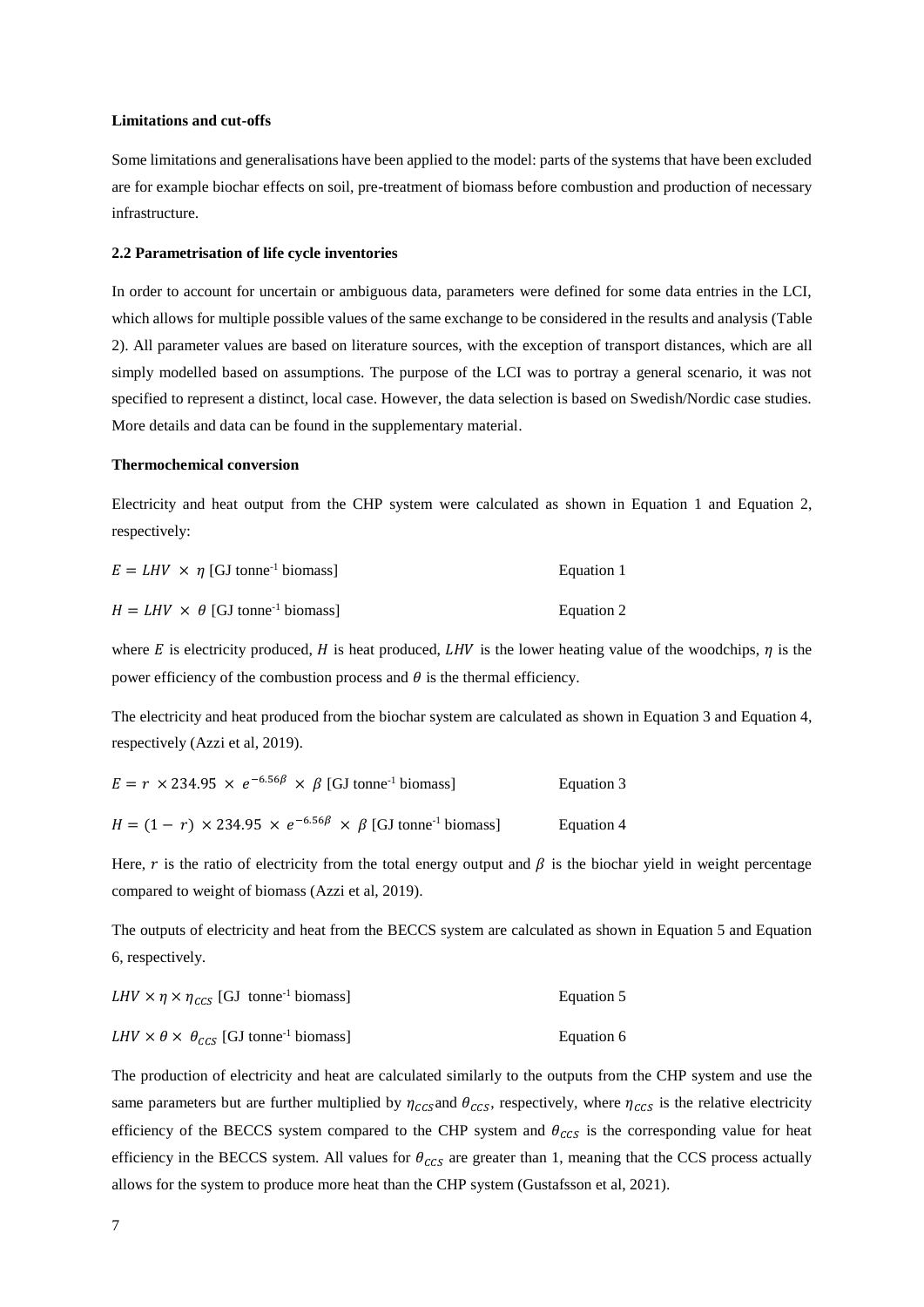| Name, symbol                                              | <b>System</b> | <b>Definition</b>                                                                                                                         | <b>Uncertainty</b><br>distribution | <b>Parameter</b><br>range              | Unit                                | <b>Source</b>                     |
|-----------------------------------------------------------|---------------|-------------------------------------------------------------------------------------------------------------------------------------------|------------------------------------|----------------------------------------|-------------------------------------|-----------------------------------|
| Biochar decay, D                                          | Biochar       | Decay of biochar over 100 years after being applied<br>to soil, measured in mass percentage.                                              | Uniform                            | $Min = 0.10$<br>$Max = 0.50$           | Fraction of decay<br>over 100 years | Azzi et al (2019)                 |
| Biochar yield, $\beta$                                    | Biochar       | Yield of biochar from pyrolysis process, measured in<br>mass percentage compared to biomass.                                              | Uniform                            | $Min = 0.21$<br>$Max = 0.36$           | kg biochar kg-1<br>biomass          | Azzi et al (2019)                 |
| Carbon capture percentage, C                              | <b>BECCS</b>  | Ratio of CO <sub>2</sub> captured from the CO <sub>2</sub> emissions of the<br>combustion process.                                        | Uniform                            | $Min = 0.70$<br>$Max = 0.90$           | $\overline{\phantom{a}}$            | Gustafsson et al<br>$(2021)^*$    |
| CCS electricity efficiency, nccs                          | <b>BECCS</b>  | Ratio of electricity produced by the BECCS plant,<br>compared to electricity production from CHP plant.<br>See Equation 5 in Section 2.2. | Uniform                            | $Min = 0.3273$<br>$Max = 0.4546$       | $\sim$                              | Gustafsson et al<br>(2021)        |
| CCS heat efficiency, $\theta$ ccs                         | <b>BECCS</b>  | Ratio of heat produced by the BECCS plant,<br>compared to heat production from CHP plant. See<br>Equation 6 in Section 2.2.               | Uniform                            | $Min = 1.2162$<br>$Max = 1.2534$       | $\blacksquare$                      | Gustafsson et al<br>(2021)        |
| CO <sub>2</sub> long-term storage leakage, L <sub>2</sub> | <b>BECCS</b>  | Fraction of CO <sub>2</sub> leaking from long-term storage.                                                                               | Normal                             | $\mu = 0.0050$<br>$\sigma = 0.0010$    | $\blacksquare$                      | Erlandsson and<br>Tannoury (2020) |
| CO <sub>2</sub> pipeline leakage, L <sub>1</sub>          | <b>BECCS</b>  | Fraction of CO <sub>2</sub> leaking from pipeline transport.                                                                              | Normal                             | $\mu = 0.00032$<br>$\sigma = 0.000050$ | $\sim$                              | Erlandsson and<br>Tannoury (2020) |

Table 2. Definitions of parameters used in the case study. For parameters defined with normal uncertainty distribution, μ is the mean value and σ is the standard deviation.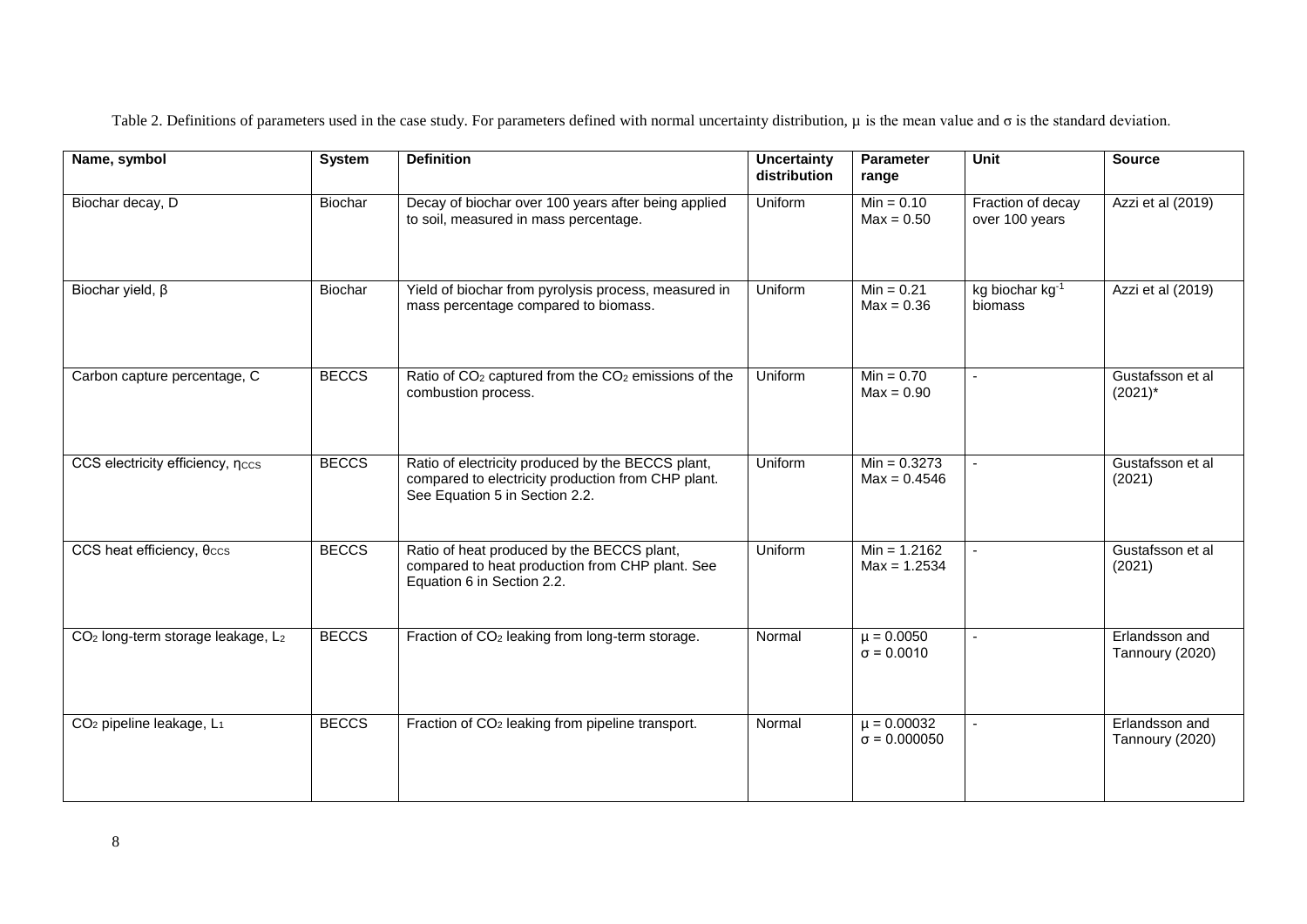| Electricity for CO <sub>2</sub> discharge from<br>ship | <b>BECCS</b>            |                                                                                                                                                                                                                       | Uniform | $Min = 0.10$<br>$Max = 0.13$     | kWh tonne <sup>-1</sup> CO <sub>2</sub> | Erlandsson and<br>Tannoury (2020) |
|--------------------------------------------------------|-------------------------|-----------------------------------------------------------------------------------------------------------------------------------------------------------------------------------------------------------------------|---------|----------------------------------|-----------------------------------------|-----------------------------------|
| Electricity for CO <sub>2</sub> liquefaction           | <b>BECCS</b>            |                                                                                                                                                                                                                       | Uniform | $Min = 110$<br>$Max = 140$       | kWh tonne <sup>-1</sup> CO <sub>2</sub> | Erlandsson and<br>Tannoury (2020) |
| Electricity for CO <sub>2</sub> loading to ship        | <b>BECCS</b>            |                                                                                                                                                                                                                       | Uniform | $Min = 0.099$<br>$Max = 0.12$    | kWh tonne <sup>-1</sup> CO <sub>2</sub> | Erlandsson and<br>Tannoury (2020) |
| Electricity for CO <sub>2</sub> storage 1              | <b>BECCS</b>            | Storage of CO <sub>2</sub> at power plant.                                                                                                                                                                            | Uniform | $Min = 0.0$<br>$Max = 15$        | kWh tonne <sup>-1</sup> CO <sub>2</sub> | Erlandsson and<br>Tannoury (2020) |
| Electricity for CO <sub>2</sub> storage 2              | <b>BECCS</b>            | Storage of CO <sub>2</sub> at intermediary storage.                                                                                                                                                                   | Uniform | $Min = 8.0$<br>$Max = 15$        | kWh tonne <sup>-1</sup> CO <sub>2</sub> | Erlandsson and<br>Tannoury (2020) |
| LHV woodchips (dry weight), LHV                        | $\overline{All}$        |                                                                                                                                                                                                                       | Uniform | $Min = 17$<br>$Max = 19$         | GJ<br>tonne <sup>-1</sup>               | Azzi et al (2019)**               |
| Power efficiency, n                                    | CHP and<br><b>BECCS</b> | Share of electricity recovered from the combustion of<br>the CHP plant, expressed as ratio of the LHV value.<br>See Equation 1 in section 2.2. The electricity from the<br>BECCS plant is further multiplied by nccs. | Normal  | $\mu = 0.33$<br>$\sigma = 0.033$ | $\blacksquare$                          | Azzi et al (2019)                 |
| Pyrolysis power-to-heat ratio, R                       | Biochar                 | The ratio of electricity of the total energy produced<br>from the biochar plant (the rest is heat).                                                                                                                   | Uniform | $Min = 0.20$<br>$Max = 0.40$     | $\blacksquare$                          | Azzi et al (2019)                 |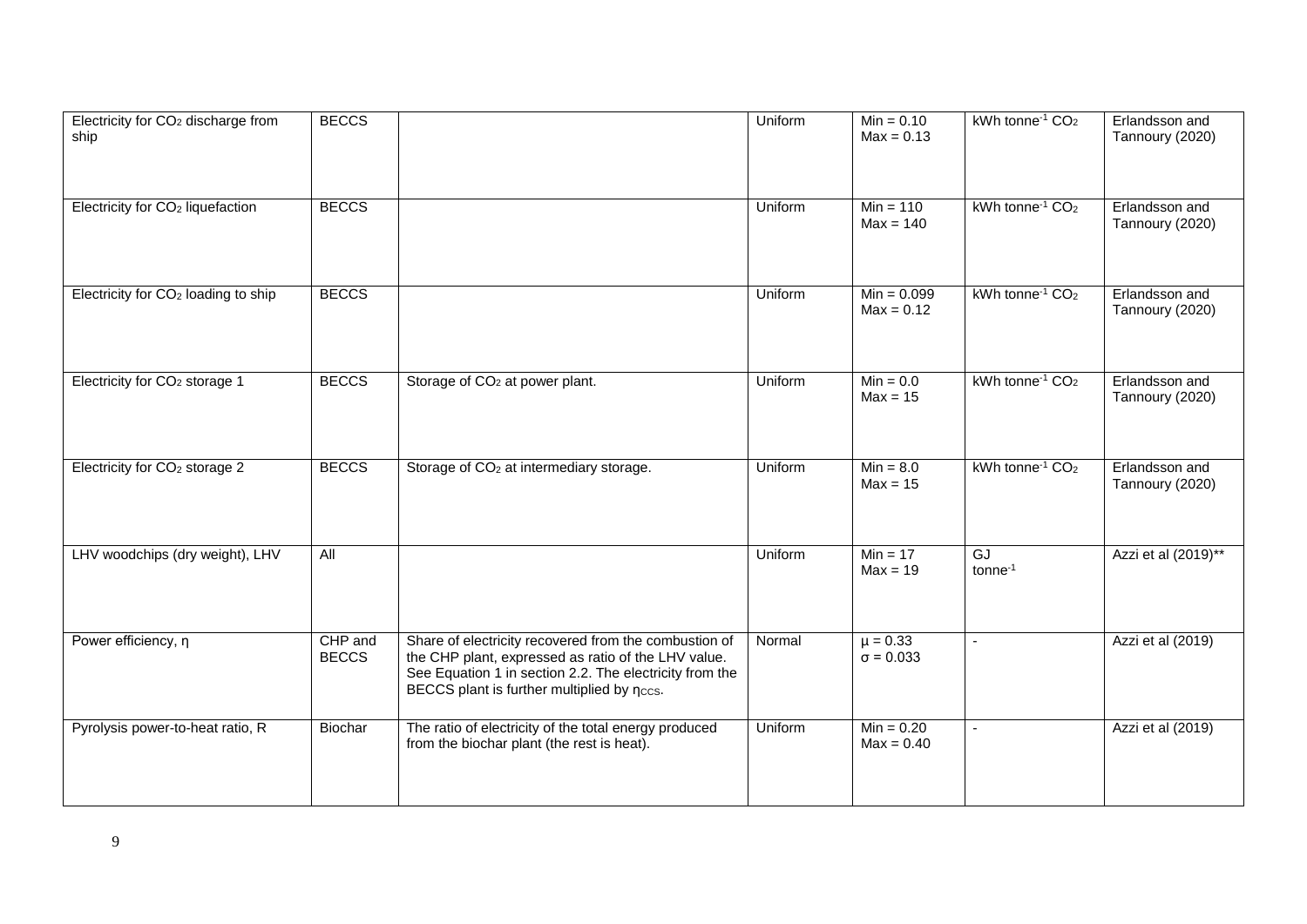| Thermal efficiency, $\theta$      | CHP and<br><b>BECCS</b> | Share of heat recovered from the combustion of the<br>CHP plant, expressed as ratio of the LHV value. See<br>Equation 2 in section 2.2. The electricity from the<br>BECCS plant is further multiplied by $\theta$ ccs. | Normal | $\mu = 0.70$<br>$\sigma = 0.070$ |    | Azzi et al (2019) |
|-----------------------------------|-------------------------|------------------------------------------------------------------------------------------------------------------------------------------------------------------------------------------------------------------------|--------|----------------------------------|----|-------------------|
| Transport distance biochar        | Biochar                 | Transport of biochar from power plant to<br>manufacturer of landscaping soil.                                                                                                                                          | Normal | $\mu = 250$<br>$\sigma$ = 75     | km |                   |
| Transport distance biomass        | All                     |                                                                                                                                                                                                                        | Normal | $\mu = 500$<br>$\sigma = 100$    | km |                   |
| Transport distance carbon dioxide | <b>BECCS</b>            |                                                                                                                                                                                                                        | Normal | $\mu = 1800$<br>$\sigma = 180$   | km | $\overline{a}$    |
| Transport distance soil           | Biochar                 | Transport of landscaping soil from manufacturer to<br>location of usage                                                                                                                                                | Normal | $\mu = 100$<br>$\sigma$ = 10     | km |                   |

\* maximum value from source, minimum value based on assumption.

\*\* source gave one value, range assumed based on this value.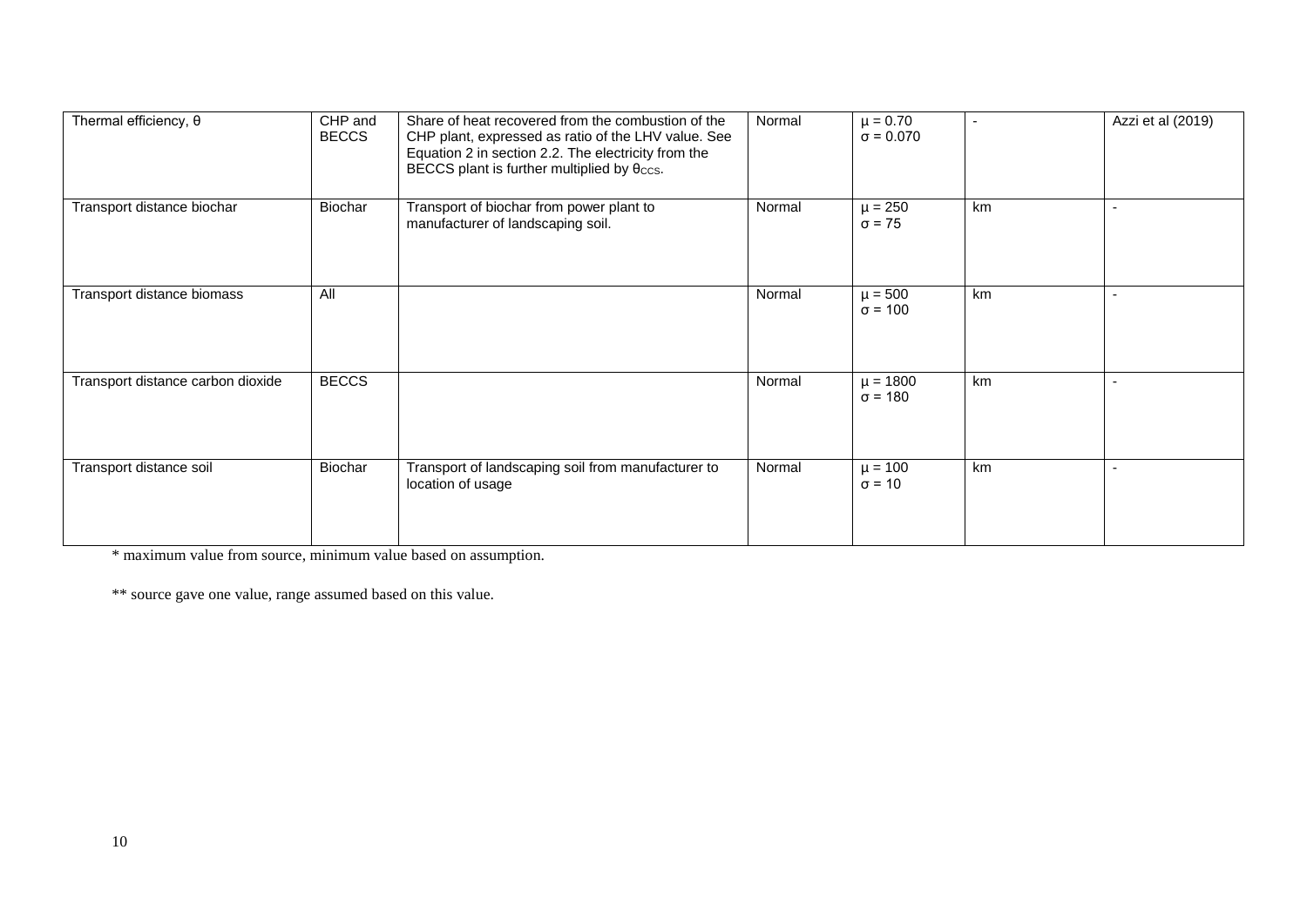#### **Carbon dioxide sequestration**

The amount of carbon sequestered in the Biochar system is calculated as shown in Equation 7.

$$
C_S = \beta \times C_{BC} \times \frac{44}{12} \times (1 - D) \text{ [kg CO}_2 \text{ kg biomass}^{-1} \text{]}
$$
 Equation 7

Where  $C_s$  is the amount of carbon sequestered,  $\beta$  is the biochar yield,  $C_{BC}$  is the percentage of carbon in the biochar and D is the fraction of biochar decaying over 100 years. The carbon sequestration in the BECCS system is calculated as shown in Equation 8.

$$
C_S = C_B \times \frac{44}{12} \times C \times (1 - L_1) \times (1 - L_2)
$$
 [kg CO<sub>2</sub> kg biomass<sup>-1</sup>] Equation 8

where  $C_B$  is the carbon content in the biomass, C is the percentage of carbon captured from the CCS process,  $L_1$ is the leakage from the pipeline and  $L_2$  is the leakage from long term storage.

#### **Reference activities**

In order to account for multi-functionality, the substitution method was applied (substitution is defined as described by Heijungs et al, 2021). In order to perform this allocation, a reference system was defined consisting of reference activities. Each function delivered from the foreground system has at least one corresponding reference activity that fulfils the same function (Table 3). The emissions of the reference activities are seen as socalled avoided burdens and are subtracted from the total system impact when allocating. The reference activity of the biomass use product is leaving the biomass in the forest for continued carbon sequestration, as an alternative to harvesting the biomass. Several alternative reference activities were chosen for the electricity and heat products and the choices was defined as discrete parameters in the LCI with equal probability. These were, for electricity, production from natural gas, wind power and coal, and for heat, production from natural gas, oil and wood chips combustion. The electricity consumed by each system is modelled as the same entry in the Ecoinvent database as the reference activity for electricity production. The biochar from the pyrolysis plant is assumed to be used as a component in landscaping soil; therefore, the corresponding reference activity is the same amount of conventional landscaping soil.

#### **2.3 Analysis of results**

Climate impacts of both stand-alone systems and pairwise comparisons of systems were calculated, allowing them to be ranked according to performance. Rather than calculating impacts for a single set of parameters, global sensitivity analysis was used to generate distribution of impacts, with 460 000 iterations. These distributions were then interpreted using contribution analysis, Sobol indices, and decision trees. The analyses were conducted for each system (CHP, Biochar and BECCS) and FU (heat, electricity, biomass use and carbon sequestration), i.e. a total of eleven different scenarios to analyse and compare.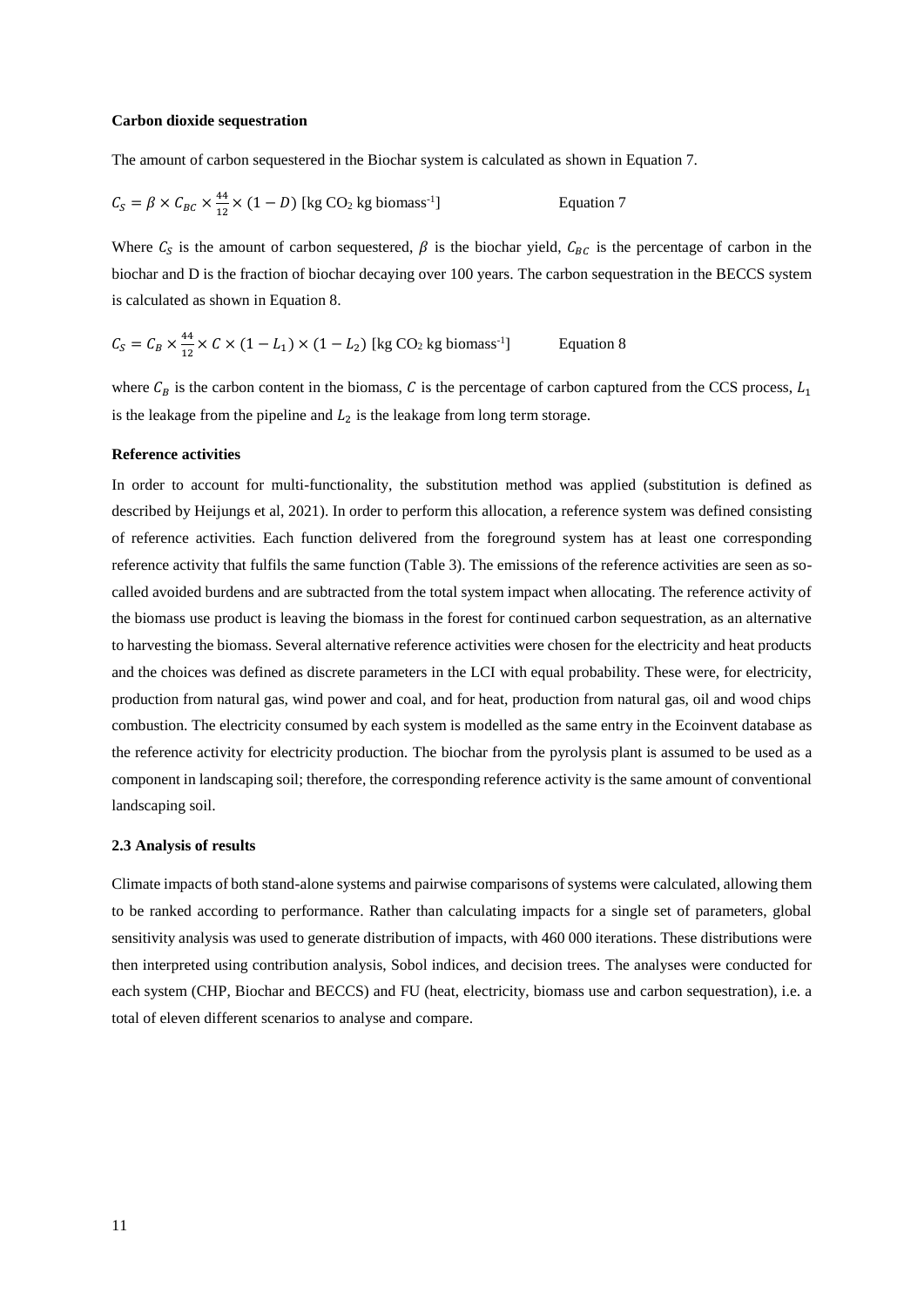Table 3. The reference activities defined for every function delivered by the three systems studied. The reference activity for biomass use has a negative impact since carbon is being sequestered, in contrast to emitted carbon dioxide, which is the case of all other reference activities.

| <b>Function</b>         | <b>Reference activity</b>    | Impact of reference activity                       | <b>Source</b>     |
|-------------------------|------------------------------|----------------------------------------------------|-------------------|
| <b>Biomass use</b>      | Biomass decay in forest (no  | $-89.1$ kg CO <sub>2</sub> -eq tonne <sup>-1</sup> | Hammar et al      |
|                         | harvesting)                  |                                                    | (2019)            |
| <b>Electricity</b>      | Electricity from wind power  | $0.015$ kg CO <sub>2</sub> -eq kWh <sup>-1</sup>   | Ecoinvent         |
| generated               |                              |                                                    |                   |
|                         | Electricity from natural gas | $0.750$ kg CO <sub>2</sub> -eq kWh <sup>-1</sup>   | Ecoinvent         |
|                         | Electricity from coal        | 1.10 kg $CO2$ -eq kWh <sup>-1</sup>                | Ecoinvent         |
| <b>Heat produced</b>    | Heat from woodchips          | $0.011$ kg CO <sub>2</sub> -eq MJ <sup>-1</sup>    | Ecoinvent         |
|                         | Heat from natural gas        | $0.070$ kg CO <sub>2</sub> -eq MJ <sup>-1</sup>    | Ecoinvent         |
|                         | Heat from oil                | $0.093$ kg CO <sub>2</sub> -eq MJ <sup>-1</sup>    | Ecoinvent         |
| <b>Landscaping soil</b> | Conventional landscaping     | 84 kg CO <sub>2</sub> -eq $(m^3)^{-1}$             | Azzi et al (2022) |
|                         | soil                         |                                                    |                   |

#### **2.3 Analysis of results**

Climate impacts of both stand-alone systems and pairwise comparisons of systems were calculated, allowing them to be ranked according to performance. Rather than calculating impacts for a single set of parameters, global sensitivity analysis was used to generate distribution of impacts, with 460 000 iterations. These distributions were then interpreted using contribution analysis, Sobol indices, and decision trees. The analyses were conducted for each system (CHP, Biochar and BECCS) and FU (heat, electricity, biomass use and carbon sequestration), i.e. a total of eleven different scenarios to analyse and compare.

#### **Contribution analysis**

In order to identify which parts of the life cycle contributes to a relatively high share of the total impact, i.e. hotspots, a contribution analysis was performed across the distribution of impacts. Here, the total impact was divided into the following groups: carbon sequestration (only for CDR systems), supply chain emissions (all impacts which are not part of the other groups), avoided burdens due to substitutions for heat and electricity production (one group for each), avoided burdens due to biochar use (only for Biochar system) and additional impacts due to the reference biomass use (see Table 3). Separating the avoided burdens due to substitutions and permanent carbon sequestration allows for a distinction between avoided emissions and actual negative emissions, as recommended by Terlouw et al (2021).

#### **Pairwise comparison**

When conducting a comparative LCA, it is of specific interest to calculate the differences of impacts when comparing two systems. These differences were calculated for each computation of impacts, i.e. with the same parameter values for both systems, and for each FU the systems have in common. Based on these differences, the number of computations for which each system had a lower impact, and was therefore preferable from a climate mitigation perspective, was calculated.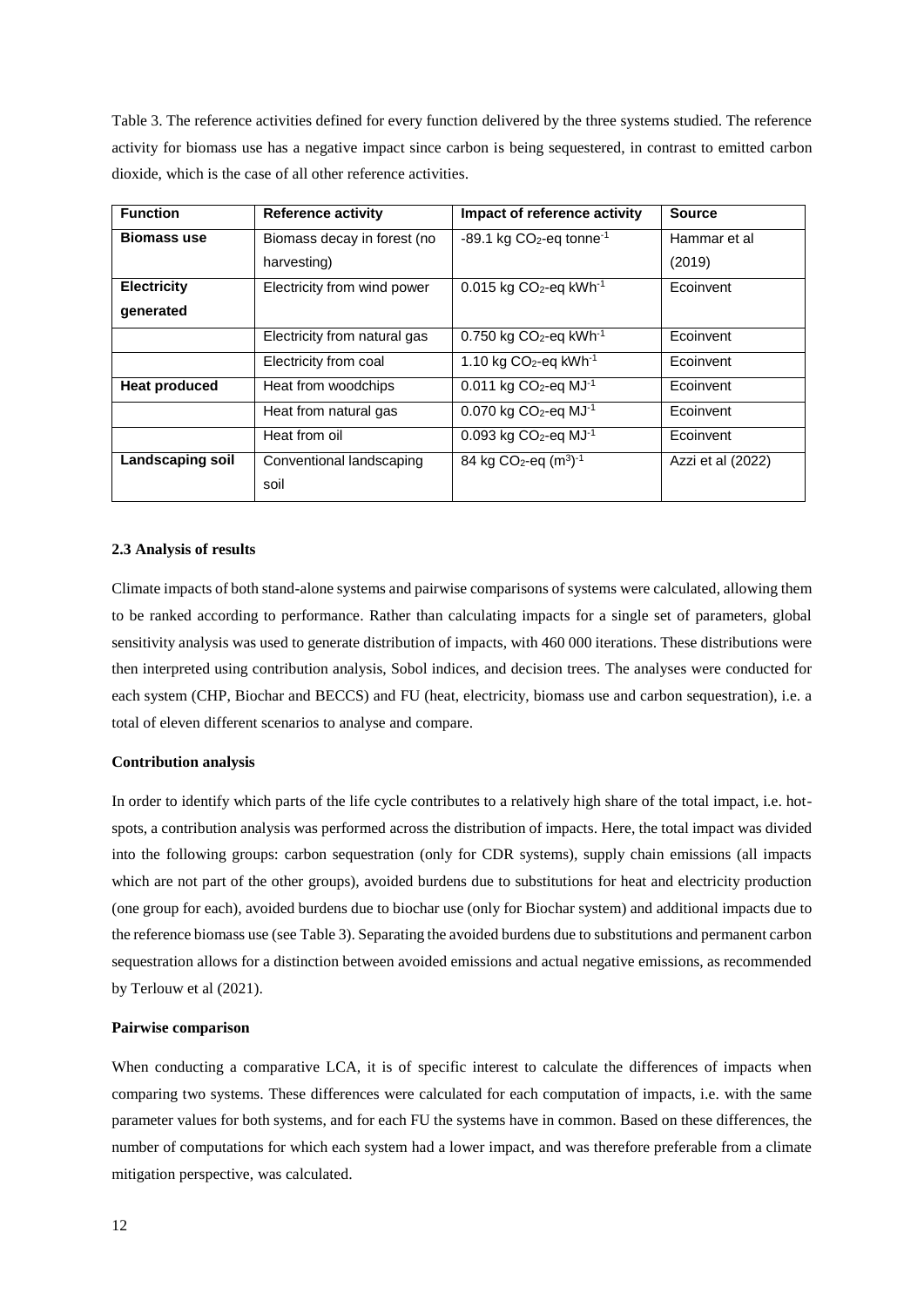#### **Sobol indices**

Sobol indices are suitable to use for sensitivity analysis of complex environmental models with high number of parameters (Nossent et al, 2011) in order to determine the variance contribution for the parameters. If  $Y$  is the output of a system which depends on several parameters, then the Sobol index of the first order for parameter  $i$ ,  $S_i$ , is defined according to Equation 9:

$$
S_i = \frac{V_i}{V(Y)}
$$
 Equation 9

where  $V_i$  is the variance in Y due to uncertainty for i, and  $V(Y)$  is the variation of the output Y (Nossent et al, 2011). The sum of all Sobol indices is 1, taking into account the total variability and all indices of all orders (Sobol 2001).

In this framework, Sobol indices can be computed for the parameters in order to determine the contribution to the variance of the result for single parameters as well as interactions of multiple parameters. This is especially useful for parameters which are defined according to a continuous uncertainty distribution since the number of combinations to analyse is infinite. Sobol indices can be computed for the choice of reference activities as well (if they have been defined as parameters, as described before). Sobol indices were calculated for all single scenarios, but also for the algebraic expressions of the differences in impacts from the pairwise comparisons. Only Sobol indices of the first order were calculated. i.e. only the contributions of single parameters were taken into account and interactions of multiple parameters were excluded (Sobol, 2001). Sobol indices of higher order were not deemed relevant as all sums of Sobol indices of the first order were close to 1 (between 0.84-0.99; see Table 4 and Table 5), meaning that the majority of the variance could be attributed to single parameters.

#### **Decision trees**

Lastly, based on the results from the pairwise comparison, decision trees were generated for comparisons where the results were ambiguous, i.e. when it is unclear which system is (generally) preferable. Decision trees are used to classify data according to known attributes and predefined classes (Quinlan, 1993). Generated decision trees are visualised as top-down flowcharts, where each so-called *decision node* represents a test for a given attribute on the data, dividing the data into several branches. Decision trees in this study were generated in order to identify the parameter values which are most influential when calculating the difference between two systems. In other words, to identify the system configurations where one system is preferable over the other. In order to generate the decision trees, the Scikit-learn Python module was used (Pedregosa et al, 2011).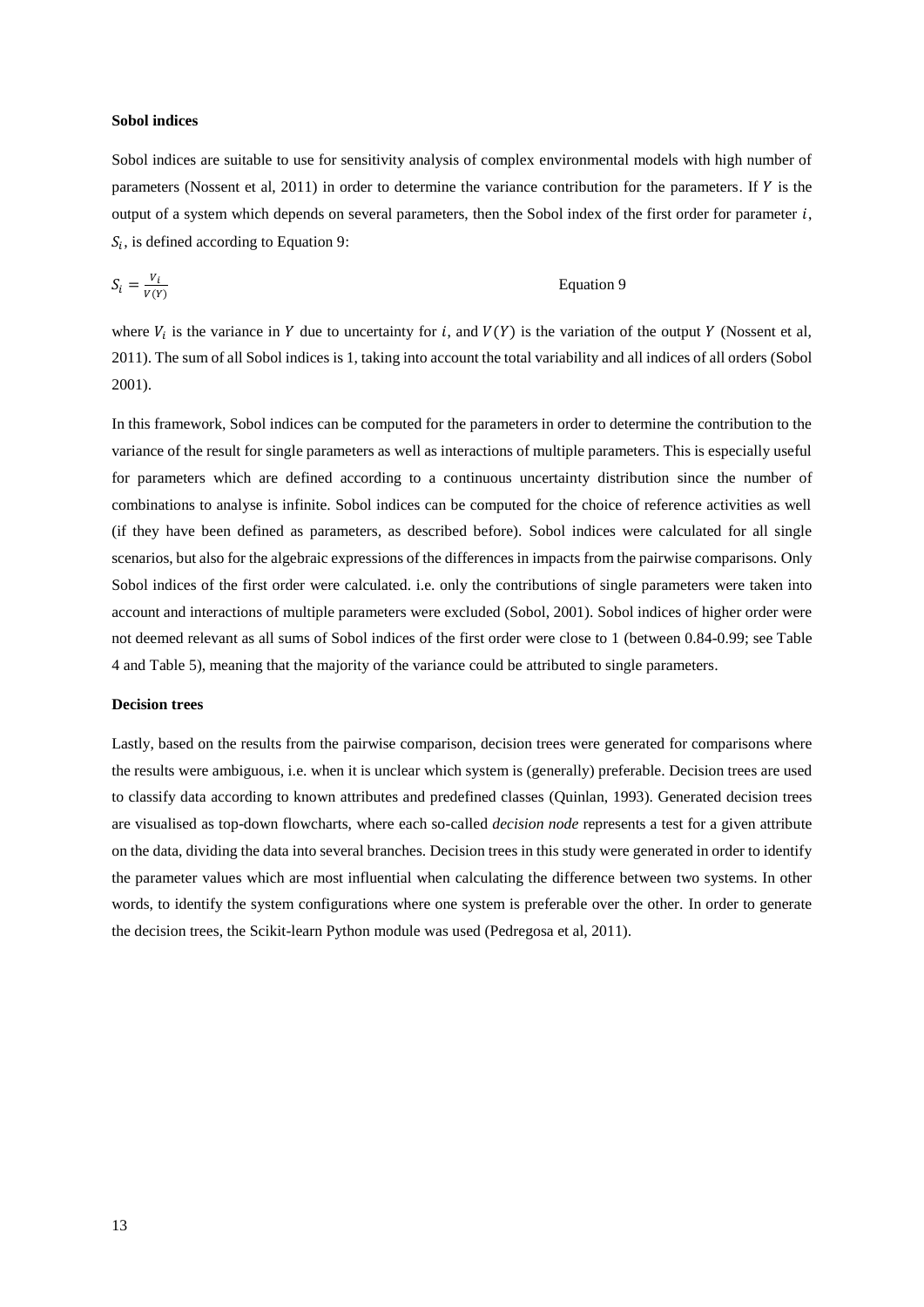### 3 Results

#### **3.1 Stand-alone climate impact distributions and contribution analysis**

The total impacts of the CDR systems were always negative, i.e. the avoided emissions and carbon sequestrations outweighed the positive emissions from the systems (Figure 2). The CHP system had net positive emissions in some cases where the electricity reference activity was wind power, or when the heat reference activity was wood chips, i.e. when the energy reference activity/activities had a relatively low climate impact. Otherwise, the total impact of the CHP system was negative, meaning that the avoided emissions were larger than the positive emissions. For both CDR systems, carbon sequestration contributed significantly to the total impact, especially for the BECCS system, where the relative contribution from carbon sequestration varied across the distribution and was the biggest contributor when the impact was relatively high. For the Biochar system, the reference activity for biochar usage was a significant contributor across the entire distribution (Figure 2b, 2e, 2h, 2j). The substitutions for electricity and heat were in general dominant contributors to the total impact, and their contribution increased drastically with a lower impact, meaning that the avoided burdens were the main reasons for the low, negative impacts. The contribution of other sources of emissions, such as supply chain impact, and substitution for biomass use, were more constant (relative to each other), regardless of their variance.

For all distributions, a high total impact was always coupled with an energy system with a low climate impact (wind power and/or woodchips) and the lowest total impact occurred in an energy setting with a high climate impact (oil and/or coal). This is expected since a high impact energy reference system results in a larger impact being subtracted from the total impact of the foreground system.

The Sobol indices for each system and FU (Table 4) indicated that much of the variance in the distributions is due to the differences in impacts for the multiple energy reference activities. In fact, for nine out of eleven scenarios most of the variance in results could be attributed to these parameters. These nine scenarios include all three CHP scenarios. For the Biochar system, the parameters biochar decay, biochar yield and power-to-heat ratio also had high contribution to variance. The parameters which had high contribution to variance for the BECCS system were the electricity percentage for CCS and the percentage of carbon captured. Some parameters did not significantly affect the variance of the results of any system or FU, for example the transport distances.

#### **3.2 Pairwise comparisons of climate impact**

When the systems were compared pairwise for every FU it became clear that the preferred system depended on the FU (Figure 3). When the CDR systems were compared to the reference system (CHP), the CDR systems were preferable for the majority of cases. However, the CHP scenario scored somewhat better when compared to the BECCS system with heat as FU (preferable in 25.9% of all cases) and compared to the Biochar system with biomass as FU (preferable in 39.7% of all cases). For all other FUs and pairwise comparisons involving the CHP system, it was preferable in less than 1% of all cases. In fact, when compared to the BECCS system with electricity as FU, CHP was the least preferable system for all computed scenarios.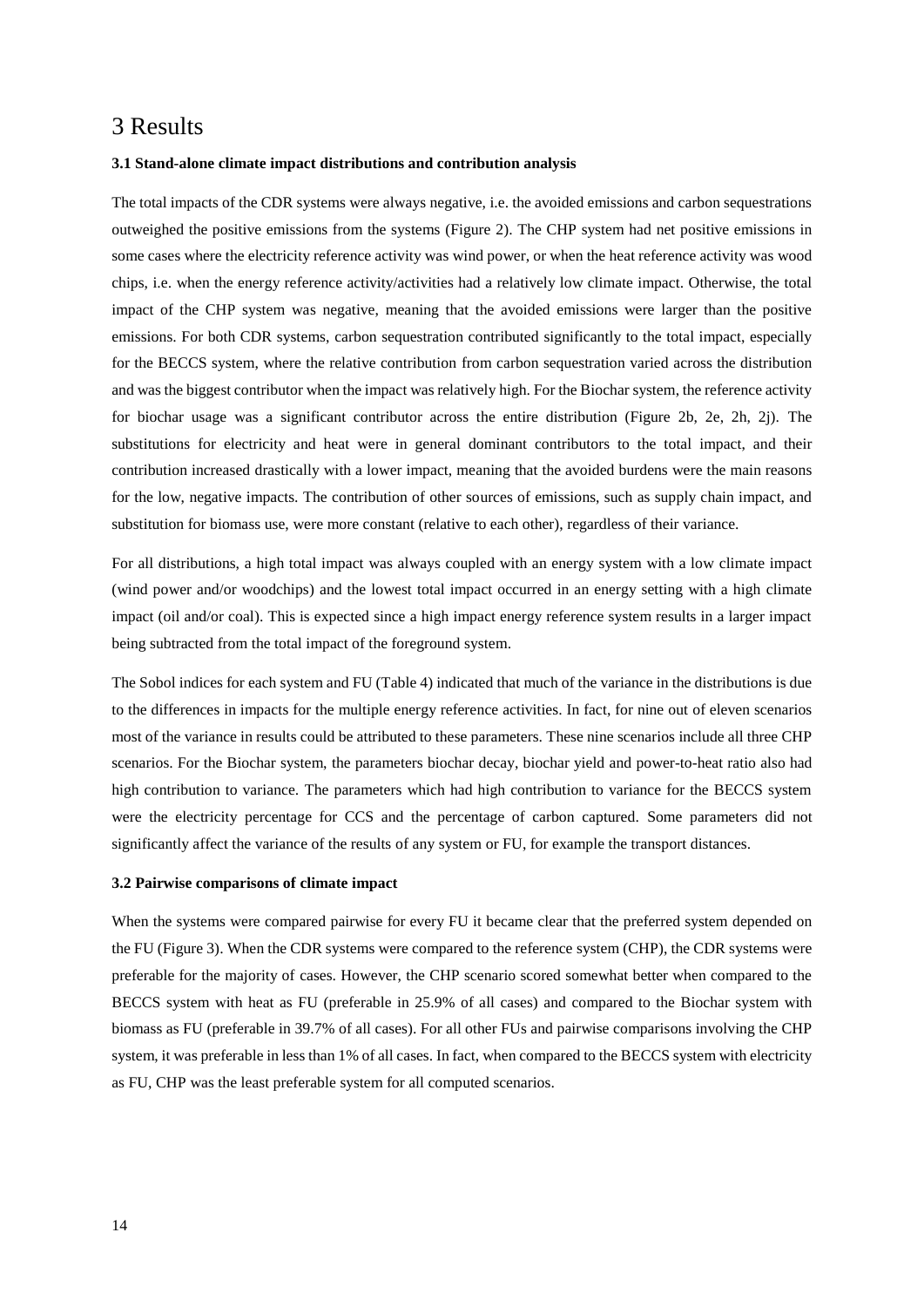

Figure 2. Contribution analysis. For each scenario a-k (every system and applicable functional unit (FU)) the distribution of climate impacts is shown in the upper half, and the relative contribution to the total impact for each category of emissions in the lower half. The contributions are normalised to the supply chain emissions with supply chain emissions  $= 1$ . The x-axis shows the climate impact, expressed in kg  $CO<sub>2</sub>$ -eq, and is the same scale for the upper and lower part of each graph. The specific system configurations corresponding to each graph are as follows: a) CHP, heat as FU, b) BC, heat as FU, c) – BECCS, heat as FU, d) – CHP, electricity as FU, e) BC, electricity as FU, f) BECCS, electricity as FU, g) CHP, biomass usage as FU, h) BC, biomass usage as FU, i) BECCS, biomass usage as FU, j) BC, carbon sequestration as FU, k) BECCS, carbon sequestration as FU.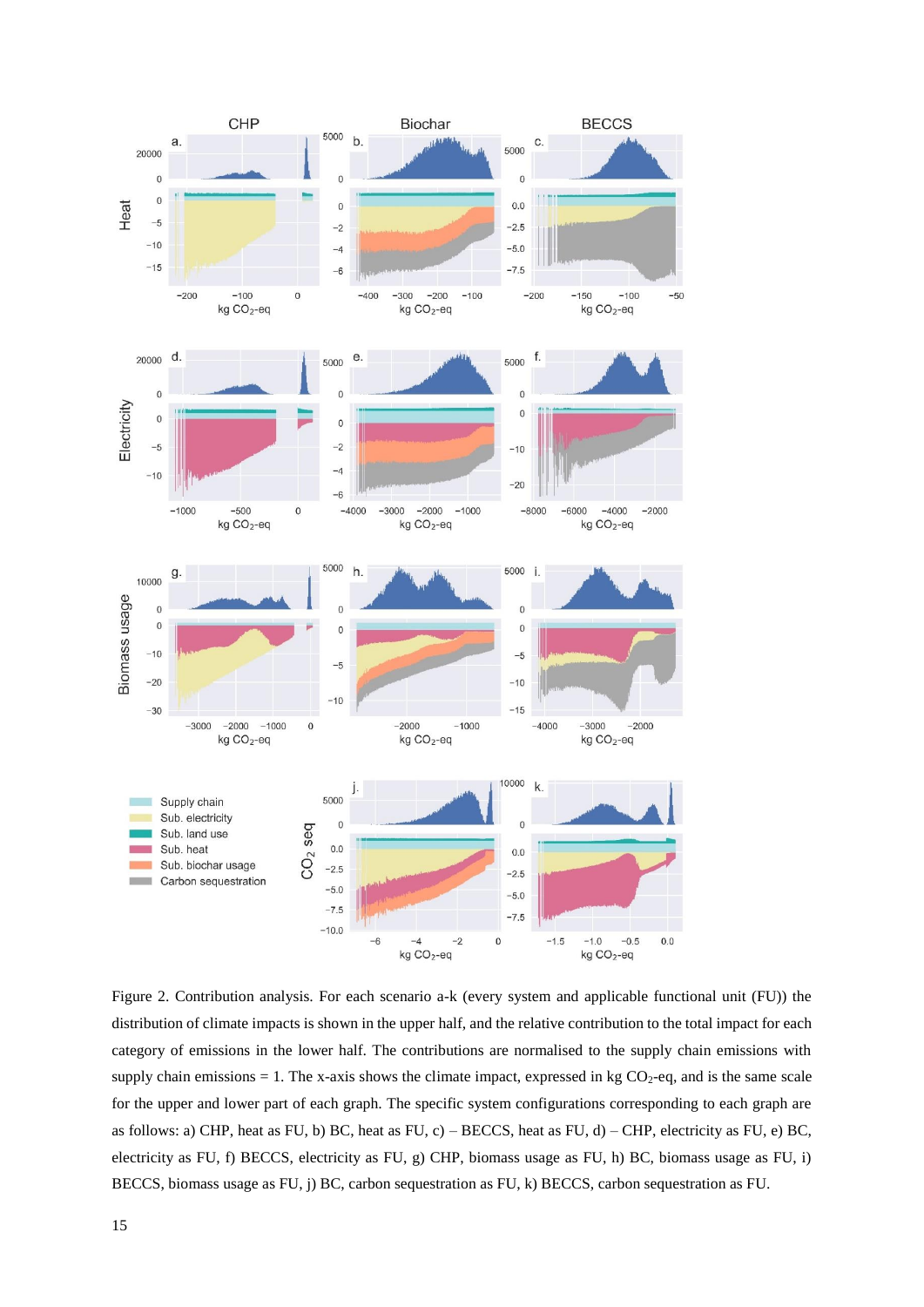Comparing the CDR systems to each other, the preferable system shifted with the choice of FU (Figure 3). The BECCS system was preferable over the Biochar system with electricity generation or biomass usage as FU (preferable for 98.7% and 97% of all scenarios, respectively), while the Biochar system was preferable when the FU was heat generated or carbon sequestered (performs better for 89% and 99.7% of all scenarios, respectively).

For the Sobol indices calculated for the differences in results (Table 5), the choice of background energy system again significantly affected the results, though it seemed in general somewhat less than for single systems. The differences in impacts involving the biochar system also had relatively high contribution to variance from the parameters biochar decay, biochar yield and power-to-heat ratio.

For the cases of pairwise comparison where it was ambiguous which system performed better, the sensitive parameters were identified with decision tree analysis. In the case where the Biochar system and CHP were compared with biomass as FU (Figure 3g), the Biochar system was preferable for 99.8% of all cases if the reference electricity supply was wind power (Figure S2). When comparing BECCS to the CHP system with heat as FU (Figure 3b), BECCS was preferable for most cases (99.3%) if the reference electricity supply was wind power or natural gas (Figure S3). Lastly, comparing BECCS to the Biochar system with heat as FU (Figure 3c), the Biochar system was preferable for 99.1% of all cases when the reference electricity supply was natural gas or coal (Figure S4).

Table 4. Sobol indices of the first order for the calculated impacts of each system and each functional unit (FU). These Sobol indices express the contribution of a single parameter to the total variance of the result. The three highest values of Sobol indices are marked in bold, in each column. If the parameter was not present in the algebraic expression of the impact, the corresponding Sobol index is marked with '-'. Parameters which had the value of zero as Sobol index for all scenarios are not represented in the table.

| <b>FU</b>                                  | Heat                     |                |                | Electricity              |                |                |                          | <b>Biomass use</b>       |              | $CO2$ seq.               |                |
|--------------------------------------------|--------------------------|----------------|----------------|--------------------------|----------------|----------------|--------------------------|--------------------------|--------------|--------------------------|----------------|
| <b>System</b>                              | <b>CHP</b>               | Biochar        | <b>BECCS</b>   | <b>CHP</b>               | <b>Biochar</b> | <b>BECCS</b>   | <b>CHP</b>               | Biochar                  | <b>BECCS</b> | <b>Biochar</b>           | <b>BECCS</b>   |
| Parameter name                             |                          |                |                |                          |                |                |                          |                          |              |                          |                |
| Biochar decay, D                           | $\blacksquare$           | 0.04           | $\blacksquare$ | $\blacksquare$           | 0.05           | $\blacksquare$ | $\sim$                   | 0.04                     | ۰            | 0.10                     | $\blacksquare$ |
| Biochar yield, β                           | $\blacksquare$           | 0.23           |                | $\blacksquare$           | 0.28           | $\blacksquare$ | $\overline{\phantom{a}}$ | 0.00                     | ۰.           | 0.16                     |                |
| Carbon capture<br>percentage, C            | ÷                        |                | 0.12           | $\blacksquare$           | $\sim$         | 0.02           | $\sim$                   | $\overline{\phantom{a}}$ | 0.03         | $\sim$                   | 0.02           |
| <b>CCS</b> electricity<br>efficiency, nccs | ٠                        |                | 0.02           | $\overline{\phantom{a}}$ | $\sim$         | 0.09           | $\overline{\phantom{a}}$ | $\blacksquare$           | 0.00         | $\overline{\phantom{a}}$ | 0.00           |
| Electricity source                         | 0.95                     | 0.54           | 0.49           | 0.00                     | 0.00           | 0.02           | 0.71                     | 0.62                     | 0.11         | 0.44                     | 0.11           |
| Heat source                                | $\overline{\phantom{a}}$ | $\blacksquare$ |                | 0.94                     | 0.29           | 0.71           | 0.26                     | 0.27                     | 0.81         | 0.19                     | 0.81           |
| LHV woodchips, LHV                         | 0.00                     | 0.00           | 0.02           | 0.00                     | 0.00           | 0.00           | 0.00                     | 0.00                     | 0.00         | 0.00                     | 0.00           |
| Power efficiency, n                        | 0.02                     |                | 0.02           | 0.02                     | $\blacksquare$ | 0.11           | 0.01                     | $\blacksquare$           | 0.00         | $\sim$                   | 0.00           |
| Pyrolysis power-to-<br>heat ratio, R       | $\sim$                   | 0.16           |                |                          | 0.34           | $\blacksquare$ | $\overline{\phantom{a}}$ | 0.02                     |              | 0.01                     |                |
| Thermal efficiency, $\theta$               | 0.01                     | $\blacksquare$ | 0.30           | 0.03                     | $\sim$         | 0.02           | 0.01                     | $\blacksquare$           | 0.02         | $\sim$                   | 0.02           |
| <b>Sum</b>                                 | 0.98                     | 0.97           | 0.97           | 0.99                     | 0.96           | 0.97           | 0.99                     | 0.95                     | 0.97         | 0.90                     | 0.96           |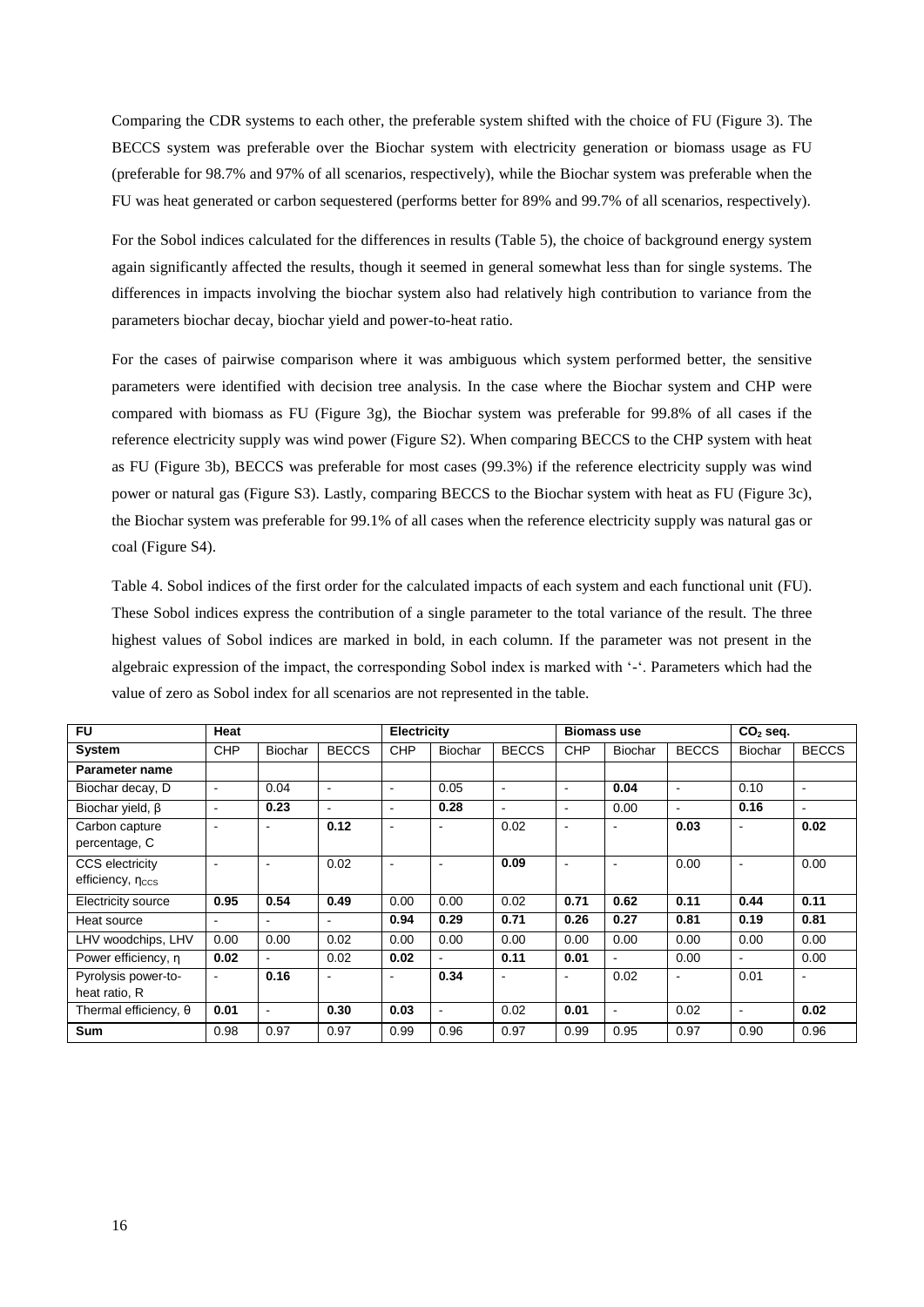

Figure 3. Pairwise comparisons of systems and scenarios, showing the share of computations for which each system (BECCS, biochar or CHP) has a lower climate impact than the other, for each functional unit (heat, electricity, biomass or carbon sequestration).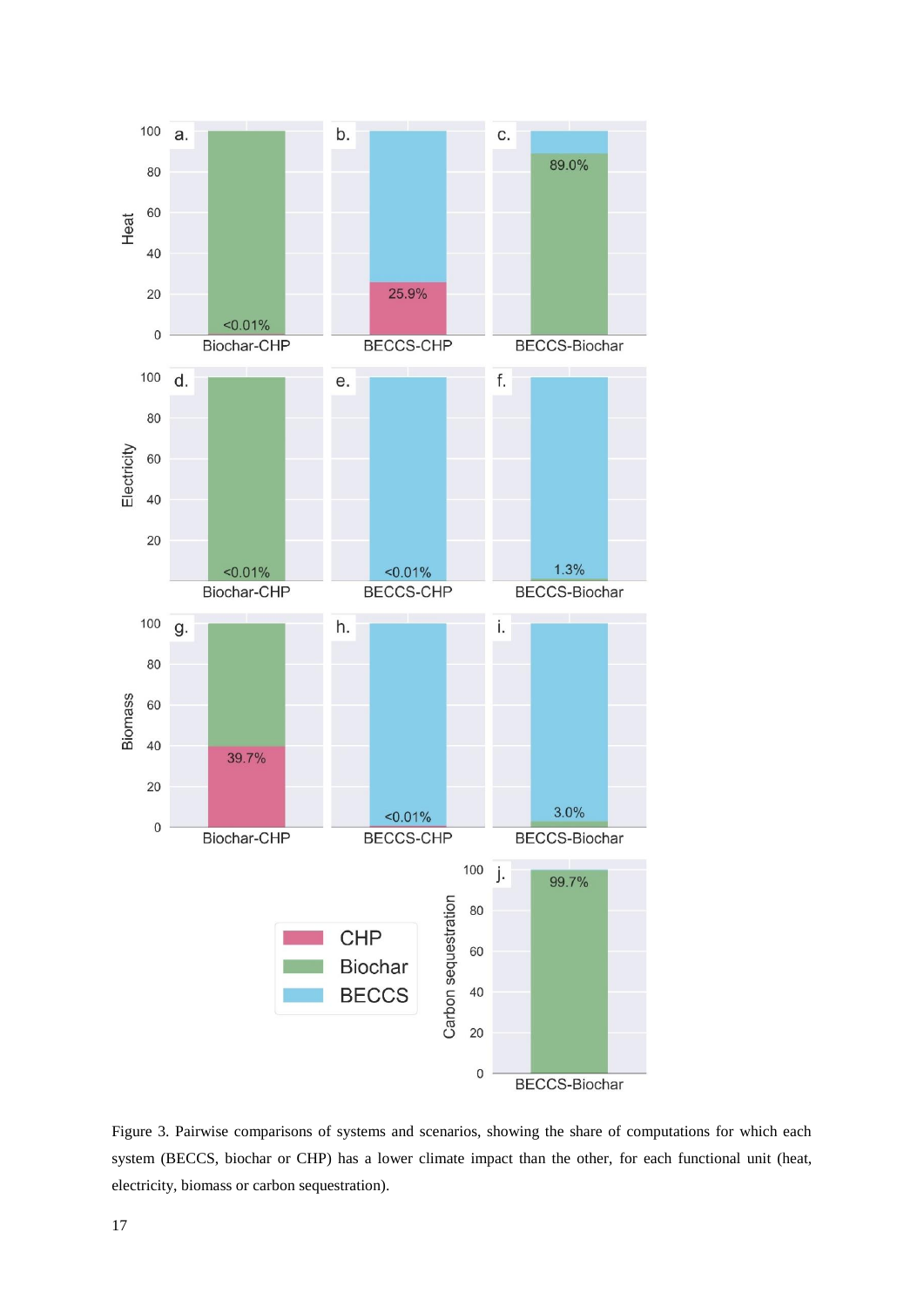Table 5. Sobol indices of the first order for the calculated differences in impacts for each pair of systems and each functional unit (FU). The three highest values of Sobol indices are marked in bold, for each case. If the parameter was not present in the algebraic expression of the impact, the corresponding Sobol index is marked with '-'. Parameters with zero as Sobol index for all differences are not represented in the table.

| <b>FU</b>                    | Heat           |                |                | Electricity    |                |                |                | <b>Biomass use</b> |                | CO <sub>2</sub> |
|------------------------------|----------------|----------------|----------------|----------------|----------------|----------------|----------------|--------------------|----------------|-----------------|
|                              |                |                |                |                |                |                |                |                    |                | seq.            |
| Systems compared             | Biochar        | <b>BECCS</b>   | <b>BECCS</b>   | <b>Biochar</b> | <b>BECCS</b>   | <b>BECCS</b>   | Biochar        | <b>BECCS</b>       | <b>BECCS</b>   | <b>BECCS</b>    |
|                              | vs CHP         | vs CHP         | <b>VS</b>      | vs CHP         | vs CHP         | <b>VS</b>      | vs CHP         | vs CHP             | <b>VS</b>      | <b>VS</b>       |
|                              |                |                | <b>Biochar</b> |                |                | <b>Biochar</b> |                |                    | <b>Biochar</b> | <b>Biochar</b>  |
| Parameter name               |                |                |                |                |                |                |                |                    |                |                 |
| Biochar decay, D             | 0.07           | $\blacksquare$ | 0.05           | 0.06           | $\blacksquare$ | 0.02           | 0.05           | $\blacksquare$     | 0.06           | 0.15            |
| Biochar yield, $\beta$       | 0.45           | $\blacksquare$ | 0.28           | 0.38           | $\blacksquare$ | 0.11           | 0.00           | ۰.                 | 0.00           | 0.24            |
| Carbon capture               | $\blacksquare$ | 0.02           | 0.01           |                | 0.04           | 0.03           |                | 0.03               | 0.06           | 0.00            |
| percentage, C                |                |                |                |                |                |                |                |                    |                |                 |
| CCS electricity efficiency,  | $\blacksquare$ | 0.00           | 0.00           | $\sim$         | 0.16           | 0.12           | $\blacksquare$ | 0.00               | 0.01           | 0.00            |
| $\eta_{\text{CCS}}$          |                |                |                |                |                |                |                |                    |                |                 |
| Electricity source           | 0.01           | 0.93           | 0.38           | 0.00           | 0.03           | 0.02           | 0.58           | 0.90               | 0.19           | 0.42            |
| Heat source                  | $\sim$         |                |                | 0.01           | 0.57           | 0.36           | 0.17           | 0.03               | 0.50           | 0.01            |
| LHV woodchips, LHV           | 0.00           | 0.00           | 0.00           | 0.00           | 0.01           | 0.00           | 0.02           | 0.00               | 0.01           | 0.00            |
| Power efficiency, n          | 0.02           | 0.01           | 0.00           | 0.00           | 0.15           | 0.13           | 0.06           | 0.01               | 0.01           | 0.00            |
| Pyrolysis power-to-heat      | 0.31           | $\blacksquare$ | 0.20           | 0.47           | $\blacksquare$ | 0.14           | 0.02           | $\sim$             | 0.03           | 0.02            |
| ratio, R                     |                |                |                |                |                |                |                |                    |                |                 |
| Thermal efficiency, $\theta$ | 0.02           | 0.01           | 0.02           | 0.01           | 0.02           | 0.03           | 0.03           | 0.00               | 0.05           | 0.01            |
| Sum                          | 0.88           | 0.97           | 0.94           | 0.93           | 0.98           | 0.96           | 0.93           | 0.97               | 0.92           | 0.85            |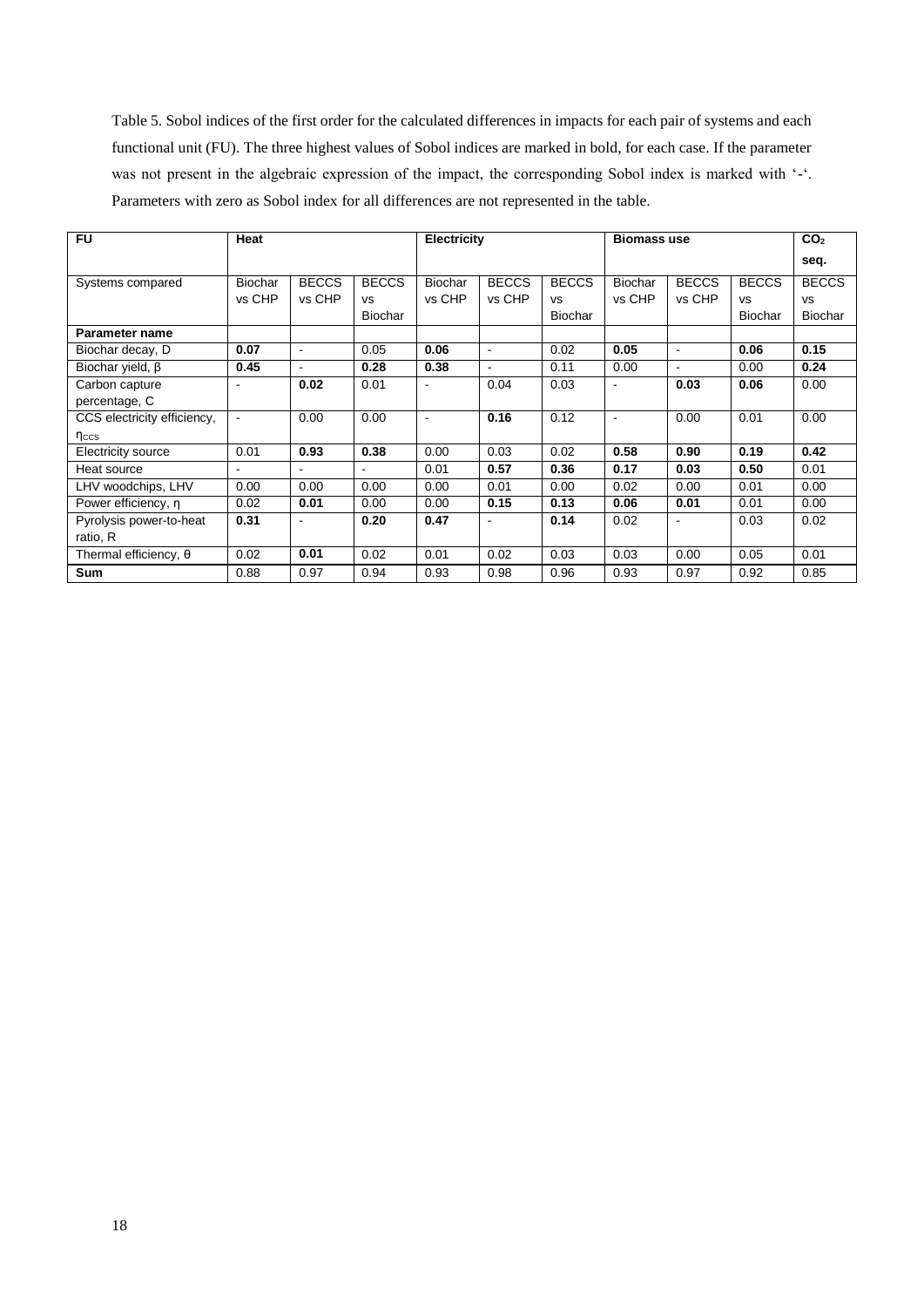### 4 Discussion

#### **4.1 Interpretation of results**

In general, both CDR systems have a lower climate impact than the CHP system, since the clear majority of computations of pairwise comparisons were in favour of the CDR systems. However, there were also system configurations where the CHP system scored better. These were primarily settings when the background energy system had high climate impact due to combustion of fossil fuels, so the climate benefit of the higher fossil fuel replacement caused by the higher energy efficiency of the CHP outweighed the climate benefits of CDR.

Biomass as FU may be used in order to assess how biomass resources are most efficiently used for climate change mitigation (Ahlgren et al, 2015). Assessing the most efficient use of biomass is of clear interest as the demand of biomass will increase in a future transition from fossil fuels to biofuels (Berndes et al, 2016). This is especially important in contexts where biomass or land are limited resources. BECCS was preferable to both Biochar and CHP with biomass as FU (Figure 3), indicating that it is a more climate-efficient use of biomass.

With electricity or heat as FU, the results of an LCA can be used to identify a system which provide electricity and heat, respectively, with a relatively low climate impact. Electricity with low climate impact is of importance when planning the national electricity supply, which is of particular interest for energy prospects that include both a growing demand for electricity and a simultaneous phase-out of fossil fuels (Luderer et al, 2022). Producing heat with low climate impact is relevant when the aim of the plant is to supply heat, e.g. for industrial or district heat systems. This is a critical question especially for countries situated in colder climates, with a large demand for heat.

Using carbon sequestration as FU can be relevant when CDR is in focus and to make sure that the accomplished negative emissions are not outweighed by supply chain emissions (i.e. the total net emissions are negative). Terlouw et al (2021) finds carbon sequestration as an appropriate FU when comparing different CDR systems to each other. Choosing between and comparing different CDR systems are relevant questions when designing future climate pathways including CDR techniques to reach climate goals (Fuss et al, 2018).

The ranking between the CDR systems depended on the FU. This means that when deciding which CDR system to implement, the better choice will be different depending on which indicator is of most interest. In our analysis, Biochar was preferable to BECCS when CDR was a FU (Figure 3), indicating that the supply chain and sideeffects of Biochar have more climate benefits than those of BECCS. Furthermore, Biochar always yielded negative climate impacts and BECCS impacts were negative or close to zero, showing that most configurations of both of these CDR technologies have overall beneficial climate effects, considering their total lifecycle impact.

The results allow for a general conclusion to be drawn regarding whether the CHP or the CDR systems in question are preferable, since both CDR systems were preferable in most systems constellations (though not all) across all FUs. However, when attempting to compare the CDR systems, the preferable system varies depending on FU, making it difficult to rank them according to climate impact. It seems, as illustrated in the review by Terlouw et al (2021), that most LCAs applied to Biochar and BECCS systems only consider one FU. This study has shown that an analysis based on one FU is not sufficient when considering the climate impact of these systems when the purpose is to make a general comparison.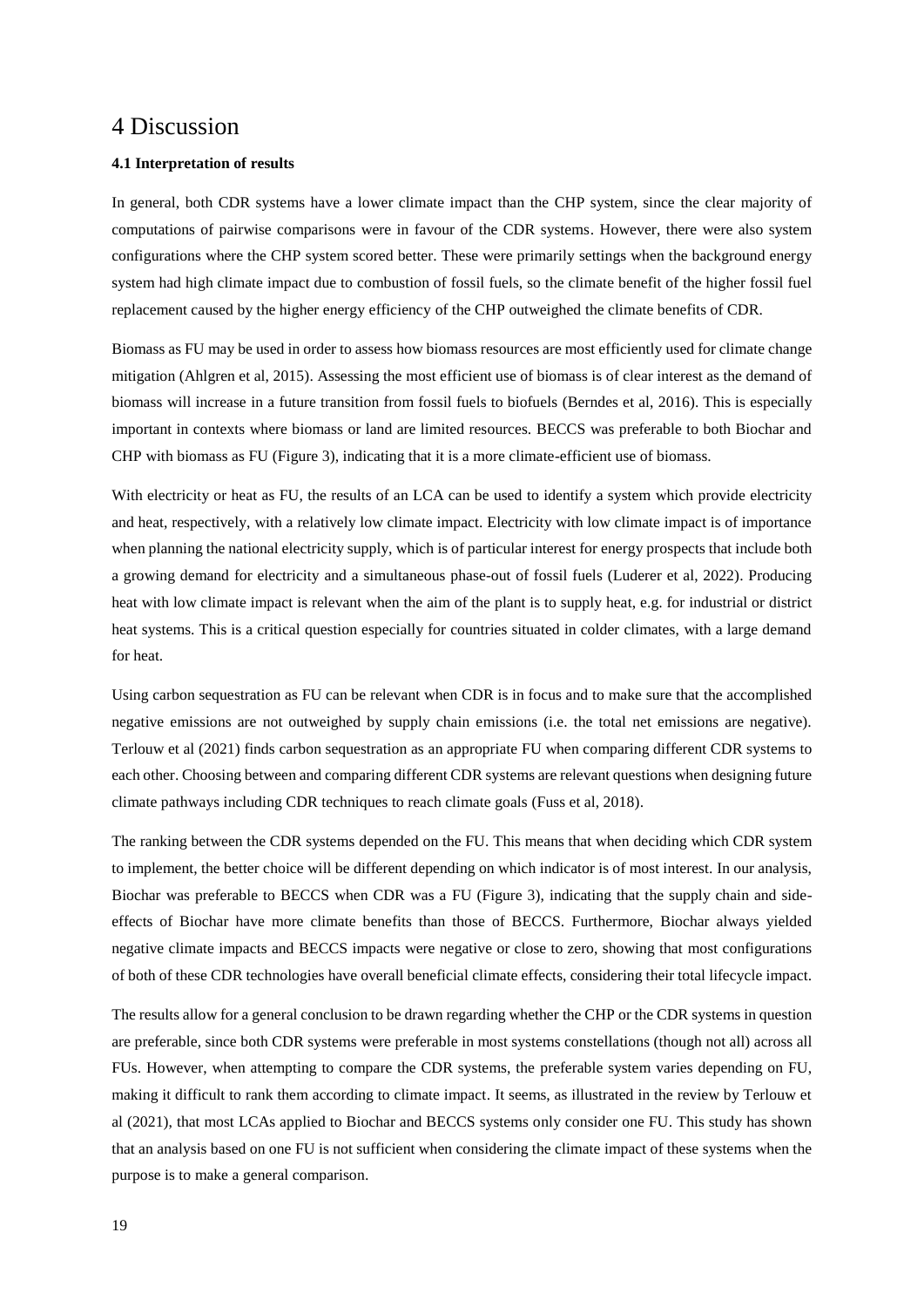#### **4.2 Limitations**

In this study, we only analysed systems with biomass with low climate impact, assuming that such bioenergy systems are the primary interest from a policy perspective. Feedstock with other climate impact may affect the (relative) performance of the systems. The BECCS system studied was a CHP system, producing both electricity and heat, as that is of most relevance from a Nordic perspective. The results are not directly applicable to bioenergy systems that produces electricity only, where heat is not considered a valuable product. Some parts of the LCI were omitted from this study, e.g. infrastructure. Side-effects such as albedo effects and indirect land use were also not considered, though they could potentially affect the result (Terlouw et al, 2021).

The analysis presented in this paper is limited to the ranges of parameters set by the authors. Other approaches and parameter definitions would lead to differences in distributions, rankings and decision tree classification rules. With a broader parameter range, several potential scenarios could be considered, but they may not be very relevant or realistic. Based on this trade-off, two different rationales can be distinguished, according to which the parameters may be defined. In Rationale 1, each parameter is given its maximum theoretical range, e.g. for biochar stability the parameter range defined would be  $0 - 100\%$ . This means that all possible scenarios are considered, even though they may be considered unreasonable. However, when defining parameters which do not have a clear maximum or minimum, such as transport distances, there is still a need to set a subjective, reasonable limit. In Rationale 2, each parameter is given a likely range in a given context, e.g. for biochar stability of a biochar with fairly good stability, the parameter range could be constrained (to e.g. 60-90%). The range can be defined by e.g. conferring with literature and defining a marginal of uncertainty. Using Rationale 1 will probably result in many calculated results being outside the scope of what is deemed realistic, but will allow to identify extreme cases and more general conclusions. Rationale 2 may result in a distribution which does not include all possible results, but is more context specific. For this study, Rationale 2 was chosen, with the implications that there may be cases of relevance for individual assessments that fall outside of the parameter ranges defined in this study and are thus not part of the analysis.

The LCA in this study only calculated the climate impacts, though naturally there are many other impact categories which are of interest when assessing the environmental performance of a system. To include additional impact categories or even decision-making tools could also clarify which system is preferable in general, though subsequently this would entail an assessment of several criteria instead of just one. This study focused on the climate impact since it is a crucial impact category for energy systems and CDR technologies.

For bioenergy systems, it is of particular interest to look into how much biomass is used, since biomass is in competition with other forms of land-use, for example agriculture. In this study, for all FUs that were not biomass use, the systems were penalised by a higher use of biomass since the reference activity was carbon sequestration from biomass decay in forests (see Table 3), which has a negative impact, meaning that using biomass resulted in a higher total climate impact. Even if there is a net negative impact from a system with biomass as FU, i.e. a climate benefit for each tonne biomass consumed, biomass is still a limited resource and therefore there are constraints on the amount of biomass which can be used. In other words, there are sustainable and non-sustainable ways to produce and harvest biomass, depending on the type and amounts of biomass being extracted. This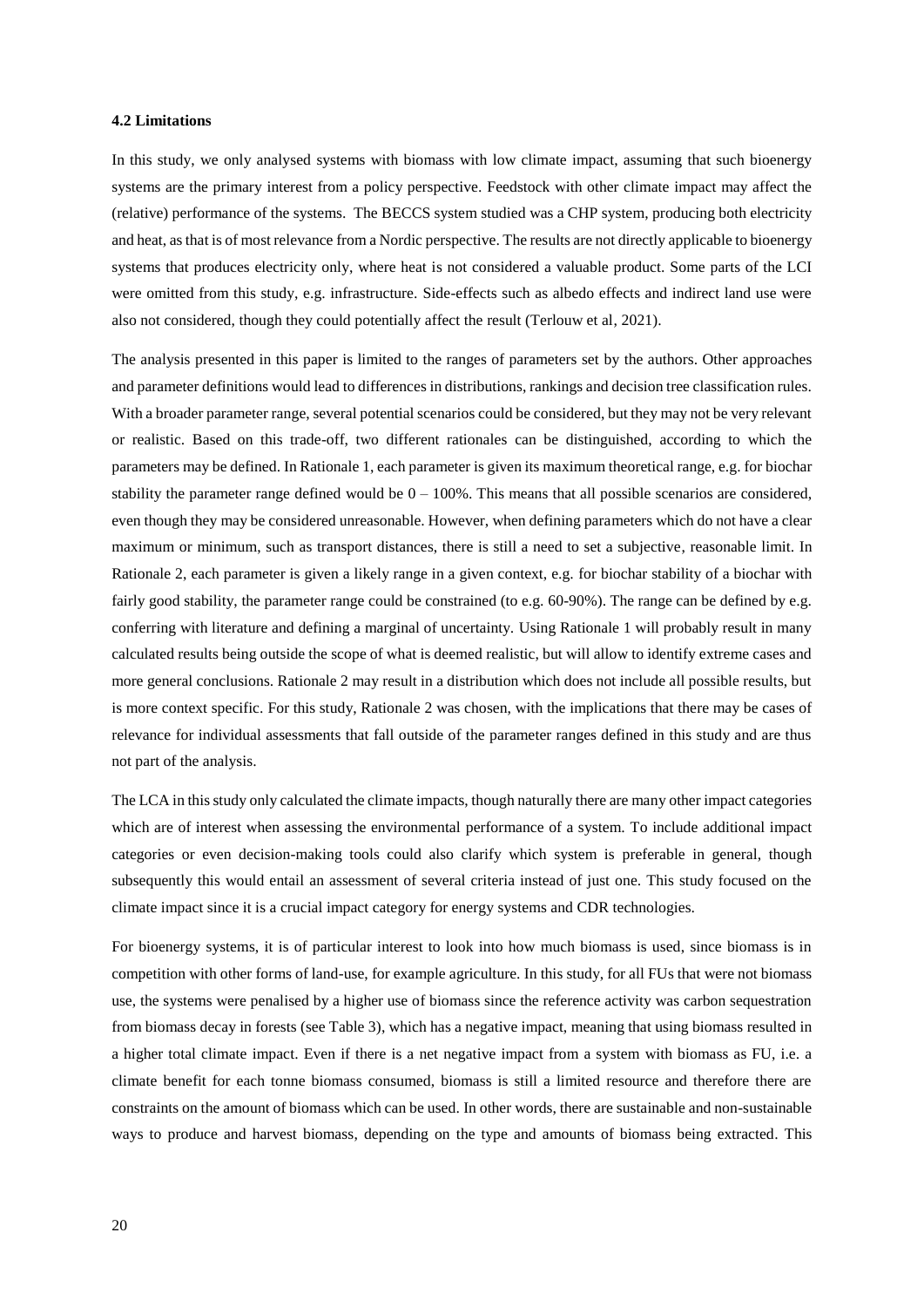resource limitation is not reflected in an LCA, a tool which assumes linear relationships between resource use and environmental impact, and does not take into account e.g. the concept of tipping points (cf Rockström et al, 2009).

Harvesting biomass is thus subject to several sustainability issues, including and beyond climate impact. Therefore, an interesting indicator to look into is the amount of biomass used for each unit of product, e.g. kg of biomass per kWh of electricity. The BECCS system will produce more heat but less electricity than the CHP system per kg biomass (as can be seen in Equations 1, 2, 5, and 6, and the fact that the parameter  $\eta_{\text{CCS}}$  is always lower than 1, and parameter  $\theta_{\text{CCS}}$  is always higher than 1). Hence, in a local scenario where biomass is a limited resource, either BECCS or CHP will be the most suitable systems to implement, depending on whether the product of particular interest is heat or electricity. The amount of biomass required for producing electricity will vary with the parameters defined. Still, when the mean and median values for the amount of biomass required for producing 1 MWh of electricity are compared for all three systems (Table S3), BECCS requires the highest amount of biomass and CHP the lowest (less than half of the BECCS system). For production of 1 GJ of heat, Biochar requires the highest amount of biomass and BECCS the lowest (about half of the Biochar system). Lastly, for 1 kg of sequestration of carbon, the Biochar system requires about three times the amount of biomass when compared to the BECCS system.

### 5 Conclusions

In a large majority of analysed scenarios, the CDR systems were preferable over the reference CHP system, but the preferable CDR system depended on the choice of FU. The Biochar system was preferable for heat and carbon sequestration as FUs, while the BECCS system was preferable for FUs electricity and biomass use. This finding indicates that when conducting a comparative LCA for multifunctional systems, the choice of FU is important and must be chosen to suit the purpose of the LCA. In the case of bioenergy with CDR, the choice of FU is related to the views on the use of limited biomass resources, the role of bioenergy in the energy system and the role of CDR in climate change mitigation.

Due to the multifunctionality of systems, the substitution method was used to take into account and give credit for all products delivered by the systems. The parameters which contributed the most to variance, both for single systems and pairwise comparisons of scenarios, were the parameters for heat and electricity reference activities. This is because there is a large difference in climate impact between the alternative background energy supplies that were modelled. Decision tree analysis showed that the CDR systems performed better than the CHP system particularly in an energy setting with low climate impact electricity supply. Parametrisation of the systems allowed for a more generalised analysis than conventional LCA practice, although parameter ranges should be clearly motivated. In addition, presenting climate impact results with contributions (e.g. carbon storage, supply-chain emissions, substitutions) rather than just a net score is important to understand the composition of the climate change impact of multifunctional CDR systems.

### Data availability statement

Additional data is given upon request. The code and supplementary material is available online at github.com/SLU-biochar/Bioenergy-CDR-LCA.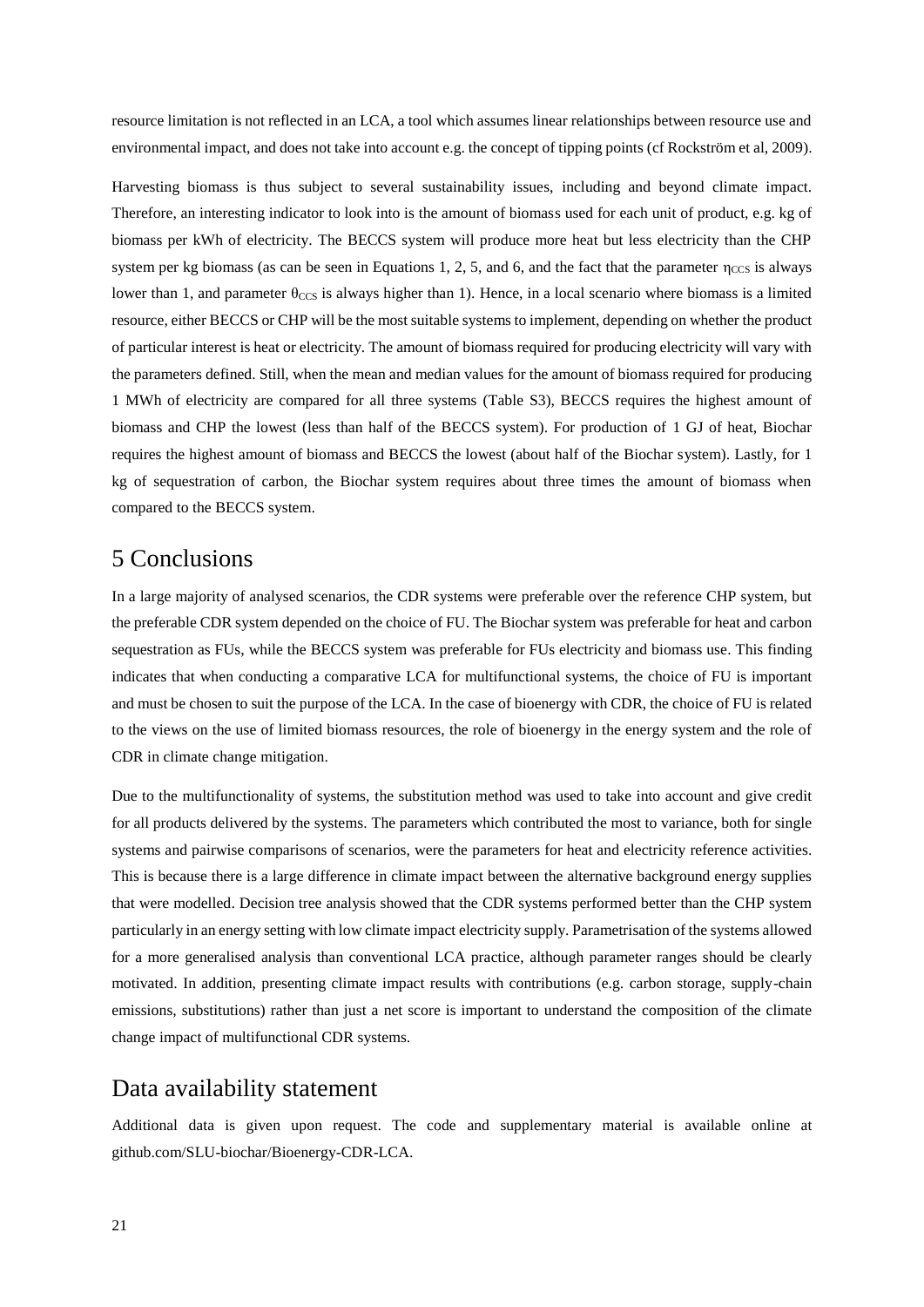## Conflict of interest

Author Elias Azzi is currently hired as a consultant for Puro.earth.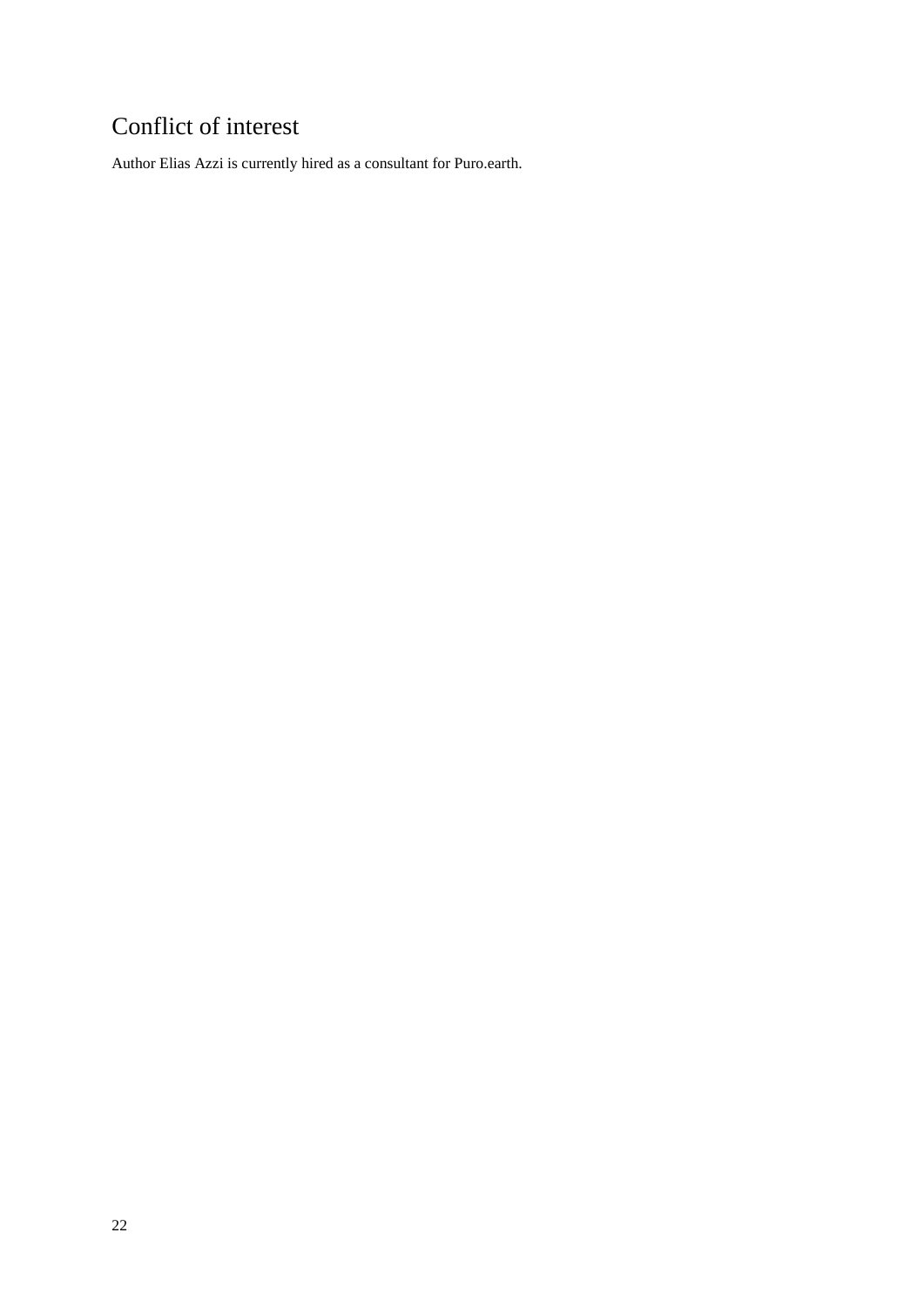## References

Ahlgren, S., Björklund, A., Ekman, A., Karlsson, H., Berlin, J., Börjesson, P., Ekvall, T., Finnveden, G., Janssen, M., and Strid, I. 2015. Review of methodological choices in LCA of biorefinery systems - key issues and recommendations. *Biofuels Bioprod. Biorefin.*, *9*, 606–619[. https://doi.org/10.1002/bbb.1563](https://doi.org/10.1002/bbb)

Azzi, E.S., Karltun, E., and Sundberg, C. 2019. Prospective life cycle assessment of large-scale biochar production and use for negative emissions in Stockholm. *Environ. Sci. Technol.*, 53(14), 8466–8476. <https://doi.org/10.1021/acs.est.9b01615>

Azzi, E.S., Karltun, E., and Sundberg, C. 2022. Life cycle assessment of urban uses of biochar and case study in Uppsala, Sweden. *Biochar,* 4(18).<https://doi.org/10.1007/s42773-022-00144-3>

Berndes, G., Abt, B., Asikainen, A., Cowie, A., Dale, V., Egnell, G., Lindner, M., Marelli, L., Paré, D., Pingoud, K., and Yeh, S. 2016. Forest biomass, carbon neutrality and climate change mitigation. *Sci. Policy*, 3. European Forest Institute.<https://doi.org/10.36333/fs03>

Brander, M., Ascui, F., Scott, V., and Tett, S. 2021. Carbon accounting for negative emissions technologies. *Clim. Policy*, 21(5), 699-717[. https://doi.org/10.1080/14693062.2021.1878009](https://doi.org/10.1080/14693062.2021.1878009) 

Cherubini, F. and Strømman, A. H. 2011. Life cycle assessment of bioenergy systems: State of the art and future challenges. *Bioresour. Technol.*, 102(2), 437–451[. https://doi.org/10.1016/j.biortech.2010.08.010](https://doi.org/10.1016/j.biortech.2010.08.010)

Erlandsson, J., and Tannoury, F. 2020. *Climate Footprint of Transportation and Storage of Carbon Dioxide*   $(CO_2)$ .

Friedlingstein, P., O'Sullivan, M., Jones, M. W., Andrew, R. M., Hauck, J., Olsen, A., Peters, G. P., Peters, W., Pongratz, J., Sitch, S., Le Quéré, C., Canadell, J. G., Ciais, P., Jackson, R. B., Alin, S., Aragão, L. E. O. C., Arneth, A., Arora, V., Bates, N. R., Becker, M., Benoit-Cattin, A., Bittig, H.C., Bopp, L., Bultan, S., Chandra, N., Chevallier, F., Chini, L.P., Evans, W., Florentie, L., Forster, P.M., Gasser, T., Gehlen, M., Gilfillan, D., Gkritzalis, T., Gregor, L., Gruber, N., Harris, I., Hartung, K., Haverd, V., Houghton, R.A., Ilyina, T., Jain, A.K., Joetzjer, E., Kadono, K., Kato, E., Kitidis, V., Korsbakken, J.I., Landschützer, P., Lefèvre, N., Lenton, A., Lienert, S., Liu, Z., Lombardozzi, D., Marland, G., Metzl, N., Munro, D.R., Nabel, J.E.M.S., Nakaoka, S.I., Niwa, Y., O'Brien, K., Ono, T., Palmer, P.I., Pierrot, D., Poulter, B., Resplandy, L., Robertson, E., Rödenbeck, C., Schwinger, J., Séférian, R., Skjelvan, I., Smith, A.J.P., Sutton, A.J., Tanhua, T., Tans, P.P., Tian, H., Tilbrook, B., Van De Werf, G., Vuichard, N., Walker, A.P., Wanninkhof, R., Watson, A.J., Willis, D., Wiltshire, A.J., Yuan, W., Yue, X., and Zaehle, S. 2020. Global Carbon Budget 2020. *Earth Syst. Sci. Data,* 12(4), 3269–3340. <https://doi.org/10.5194/essd-12-3269-2020>

Fuss, S., Lamb, W. F., Callaghan, M. W., Hilaire, J., Creutzig, F., Amann, T., Beringer, T., De Oliveira Garcia, W., Hartmann, J., Khanna, T., Luderer, G., Nemet, G. F., Rogelj, J., Smith, P., Vicente, J. V., Wilcox, J., Del Mar Zamora Dominguez, M., and Minx, J. C. 2018. Negative emissions - Part 2: Costs, potentials and side effects. *Environ. Res. Lett.*, 13(6).<https://doi.org/10.1088/1748-9326/aabf9f>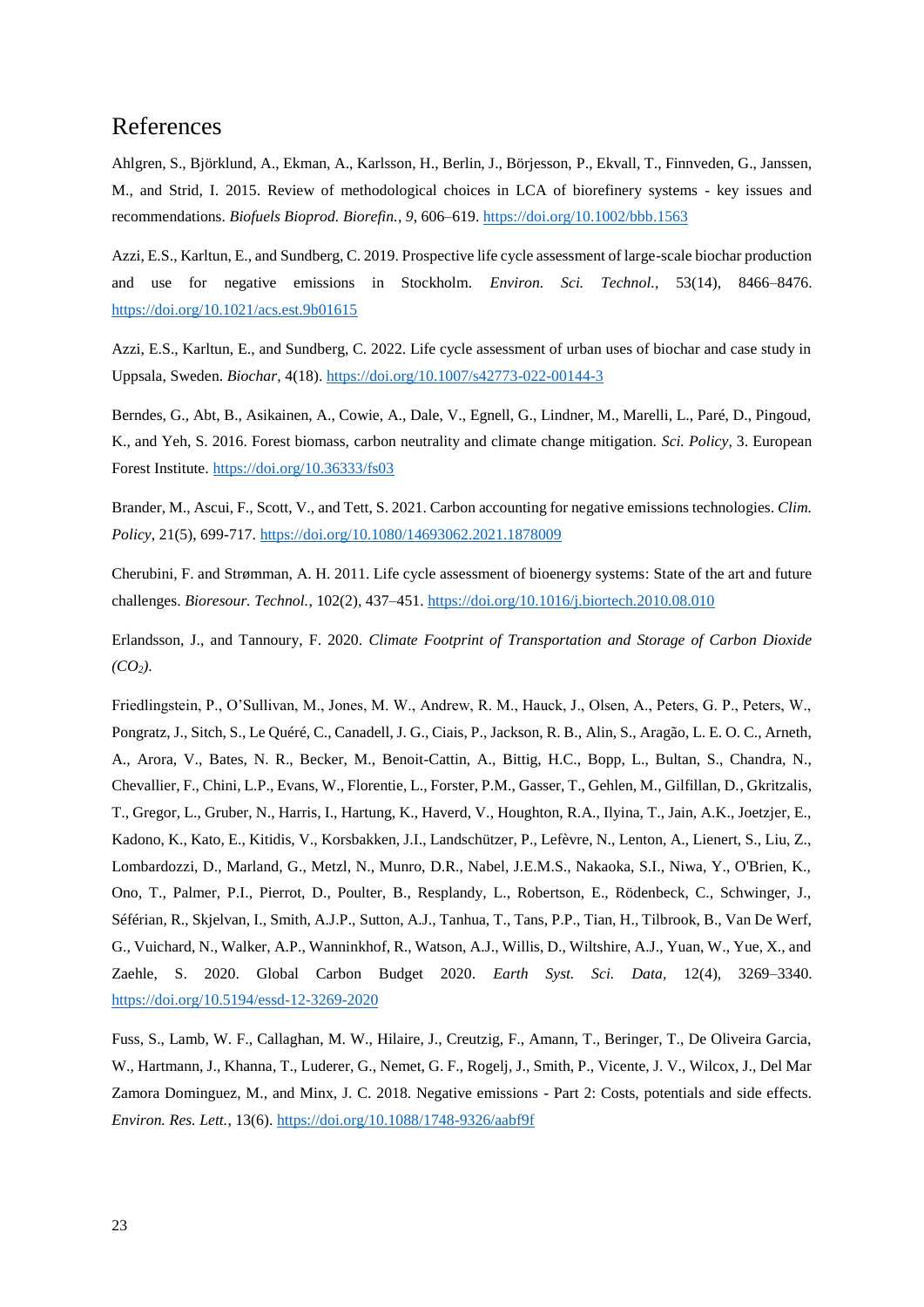Gustafsson, K., Sadegh-Vaziri, R., Grönkvist, S., Levihn, F., and Sundberg, C. 2021. BECCS with combined heat and power: assessing the energy penalty. *Int. J. Greenh. Gas Control*, 110, 103434. <https://doi.org/10.1016/j.ijggc.2021.103434>

Hammar, T., Stendahl, J., Sundberg, C., Holmström, H., and Hansson, P. A. 2019. Climate impact and energy efficiency of woody bioenergy systems from a landscape perspective. *Biomass Bioenergy*, 120, 189–199. <https://doi.org/10.1016/j.biombioe.2018.11.026>

Heijungs, R., Allacker, K., Benetto, E., Brandão, M., Guinée, J., Schaubroeck, S., Schaubroeck, T., and Zamagni, A. 2021. System Expansion and Substitution in LCA: A Lost Opportunity of ISO 14044 Amendment 2. *Front. Sustain*. 2:692055.<https://doi.org/10.3389/frsus.2021.692055>

IPCC. 2021. *Climate Change 2021: The Physical Science Basis. Contribution of Working Group I to the Sixth Assessment Report of the Intergovernmental Panel on Climate Change*. [Masson-Delmotte, V., P. Zhai, A. Pirani, S.L. Connors, C. Péan, S. Berger, N. Caud, Y. Chen, L. Goldfarb, M.I. Gomis, M. Huang, K. Leitzell, E. Lonnoy, J.B.R. Matthews, T.K. Maycock, T. Waterfield, O. Yelekçi, R. Yu, and B. Zhou (eds.)]. Cambridge University Press. In Press.

Jolivet, R., Clavreul, J., Brière, R. Besseau, R., Prieur Vernat, A., Sauze, M., Blanc, I., Douziech, M., and Pérez-López, P. 2021. lca\_algebraic: a library bringing symbolic calculus to LCA for comprehensive sensitivity analysis. *Int J Life Cycle Assess,* 26, 2457–2471.<https://doi.org/10.1007/s11367-021-01993-z>

Kemper, J. 2015. Biomass and carbon dioxide capture and storage: A review. *Int. J. Greenh. Gas Control*, 40, 401-430.<https://doi.org/10.1016/j.ijggc.2015.06.012>

Koponen, K., Soimakallio, S., Kline, K.L., Cowie, A., Brandão, M. 2018. Quantifying the climate effects of bioenergy – Choice of reference system. *Renew. Sustain. Energy Rev.*, 81(2), 2271-2280. <https://doi.org/10.1016/j.rser.2017.05.292>

Levihn, F., Linde, L., Gustafsson, K., and Dahlen E. 2019. Introducing BECCS through HPC to the research agenda: The case of combined heat and power in Stockholm. *Energy Rep.*, 5, 1381-1389. <https://doi.org/10.1016/j.egyr.2019.09.018>

Luderer, G., Madeddu, S., Merfort, L. Ueckerdt, F., Pehl, M., Pietzcker, R., Rottoli, M., Schreyer, F., Bauer, N., Baumstark, L., Bertram, C., Dirnaichner, A., Humpenöder, F., Levesque, A., Popp, A., Rodrigues, R., Strefler, J., and Kriegler, E. 2022. Impact of declining renewable energy costs on electrification in low-emission scenarios. *Nat. Energy*, 7, 32–42.<https://doi.org/10.1038/s41560-021-00937-z>

Matuštík, J., Hnátková, T., and Kočí, V. 2020. Life cycle assessment of biochar-to-soil systems: A review. *J. Clean. Prod.,* 259, 120998.<https://doi.org/10.1016/j.jclepro.2020.120998>

Minx, J. C., Lamb, W. F., Callaghan, M. W., Fuss, S., Hilaire, J., Creutzig, F., Amann, T., Beringer, T., De Oliveira Garcia, W., Hartmann, J., Khanna, T., Lenzi, D., Luderer, G., Nemet, G. F., Rogelj, J., Smith, P., Vicente Vicente, J. L., Wilcox, J., and Del Mar Zamora Dominguez, M. 2018. Negative emissions - Part 1: Research landscape and synthesis. *Environ. Res. Lett.*, 13(6). <https://doi.org/10.1088/1748-9326/aabf9b>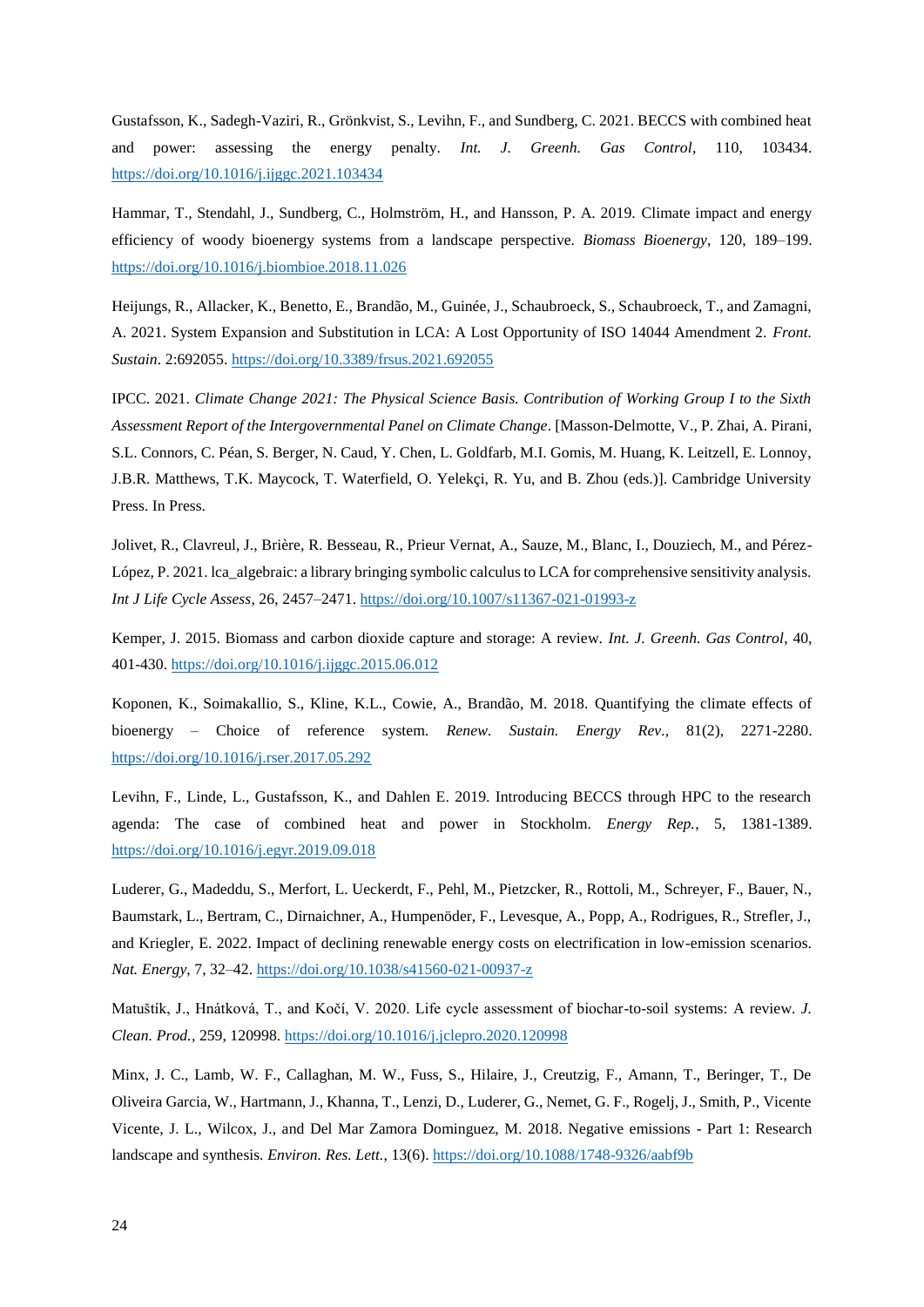Mutel, C. 2017. Brightway: An open source framework for Life Cycle Assessment. *J. Open Source Softw.*, 2(12), 236.<https://doi.org/10.21105/joss.00236>

Nossent, J., Elsen, P., and Bauwens, W. 2011. Sobol' sensitivity analysis of a complex environmental model. *Environ. Model. Softw.*, 26(12), 1515-1525[. https://doi.org/10.1016/j.envsoft.2011.08.010](https://doi.org/10.1016/j.envsoft.2011.08.010) 

Oni, B.A., Oziegbe, O., and Olawole, O.O. 2019. Significance of biochar application to the environment and economy. *Ann. Agric. Sci.*, 64, 222-236.<https://doi.org/10.1016/j.aoas.2019.12.006>

Pedregosa, F., Varoquaux, G., Gramfort, A., Michel, V., Thirion, B., Grisel, O., Blondel, M., Prettenhofer, P., Weiss, R., Dubourg, V., Vanderplas, J., Passos, A., Cournapeau, D., Brucher, M., Perrot, M., and Duchesnay, É. 2011. Scikit-learn: Machine Learning in Python. *J Mach. Learn. Res.*, 12, 2825-2830.

Quinlan, J.R. 1993. *C4.5: Programs for Machine Learning*, Morgan Kaufmann, San Mateo, CA.

Rockström, J., Steffen, W., Noone, K. Persson, Å., Chapin III, F.S., Lambin, E.F., Lenton, T.M., Scheffer, M., Folke, C., Schellnhuber, H.J., Nykvist, B., de Wit, C.A., Hughes, T., van der Leeuw, S., Rodhe, H., Sörlin, S., Snyder, P.K., Costanza, R., Svedin, U., Falkenmark, M., Karlberg, L., Corell, R.W., Fabry, V.J., Hansen, J., Walker, B., Liverman, D., Richardson, K., Crutzen, P., and Foley, J.A. 2009. A safe operating space for humanity. *Nature*, 461, 472–475.<https://doi.org/10.1038/461472a>

Sakhiya, A.K., Anand, A., and Kaushal, P. 2020. Production, activation, and applications of biochar in recent times. *Biochar*, 2**,** 253–285.<https://doi.org/10.1007/s42773-020-00047-1>

Sobol, I.M. 2001. Global sensitivity indices for nonlinear mathematical models and their Monte Carlo estimates. *Math. Comput. Simul.*, 55(1-3), 271-280[. https://doi.org/10.1016/S0378-4754\(00\)00270-6](https://doi.org/10.1016/S0378-4754(00)00270-6) 

Spokas, K.A. 2010. Review of the stability of biochar in soils: predictability of O:C molar ratios. *Carbon Manag.*, 1(2), 289-303.<https://doi.org/10.4155/cmt.10.32>

Steubing, B., de Koning, D., Haas, A., and Mutel, C. L. 2020. The Activity Browser — An open source LCA software building on top of the brightway framework. *Softw. Impacts*, 3, 100112. <https://doi.org/10.1016/j.simpa.2019.100012>

Tanzer, S.E., and Ramírez, A. 2019. When are negative emissions negative emissions? *Energy Environ. Sci.*, *12*, 1210-1218. https://doi.org/10.1039/C8EE03338B

Terlouw, T., Bauer, C., Rosa, L., and Mazzotti, M. 2021. Life cycle assessment of carbon dioxide removal technologies: a critical review. *Energy Environ. Sci.*, 1701–1721[. https://doi.org/10.1039/d0ee03757e](https://doi.org/10.1039/d0ee03757e)

Wernet, G., Bauer, C., Steubing, B., Reinhard, J., Moreno-Ruiz, E., and Weidema, B. 2016. The ecoinvent database version 3 (part I): overview and methodology. *Int J Life Cycle Assess, 21*(9), 1218–1230. <https://doi.org/10.1007/s11367-016-1087-8>

Woolf, D., Amonette, J., Street-Perrott, F., Lehmann, J., and Joseph, S. 2010. Sustainable biochar to mitigate global climate change. *Nat. Commun.*, 1, 56.<https://doi.org/10.1038/ncomms1053>